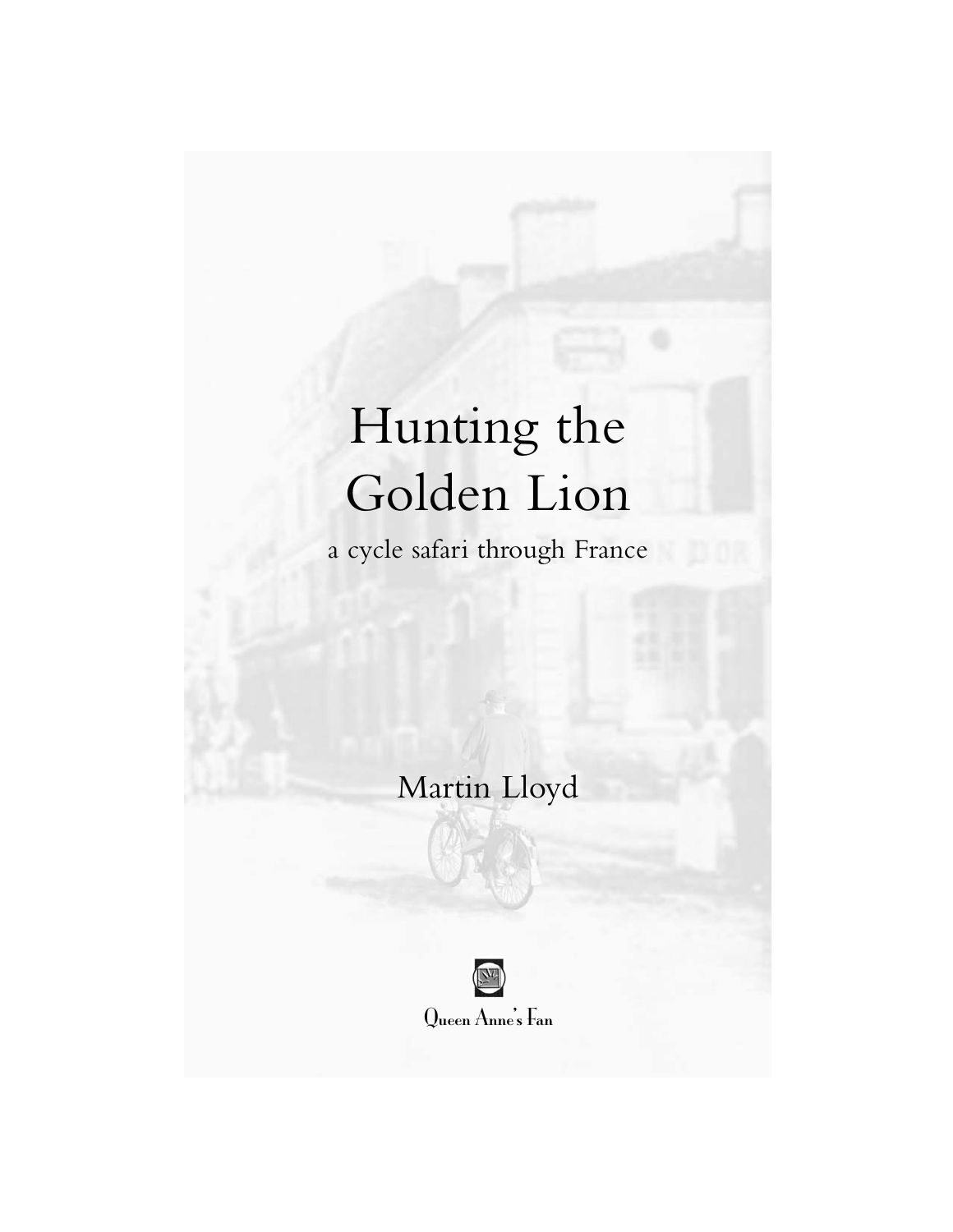First published in 2009 by Queen Anne's Fan PO Box 883 • Canterbury • Kent • CT1 3WJ

Reprinted 2010, 2012, 2013

© Copyright Martin Lloyd 2009

ISBN 9780 9547 1506 9

All rights reserved. No part of this publication may be reproduced, stored in a retrieval system or transmitted in any form, or by any means, electronic, mechanical, photocopying, recording or otherwise without the prior permission of the publisher and copyright holder.

Martin Lloyd asserts his right in accordance with the Copyright Designs and Patents Act 1988 to be identified as the author of this work.

A CIP record of this book can be obtained from the British Library.

Cover photograph by Andrew Lloyd-Cook

Set in New Baskerville 11 on 12pt.

www.queenannesfan.com

Printed in England

Queen Anne's Fan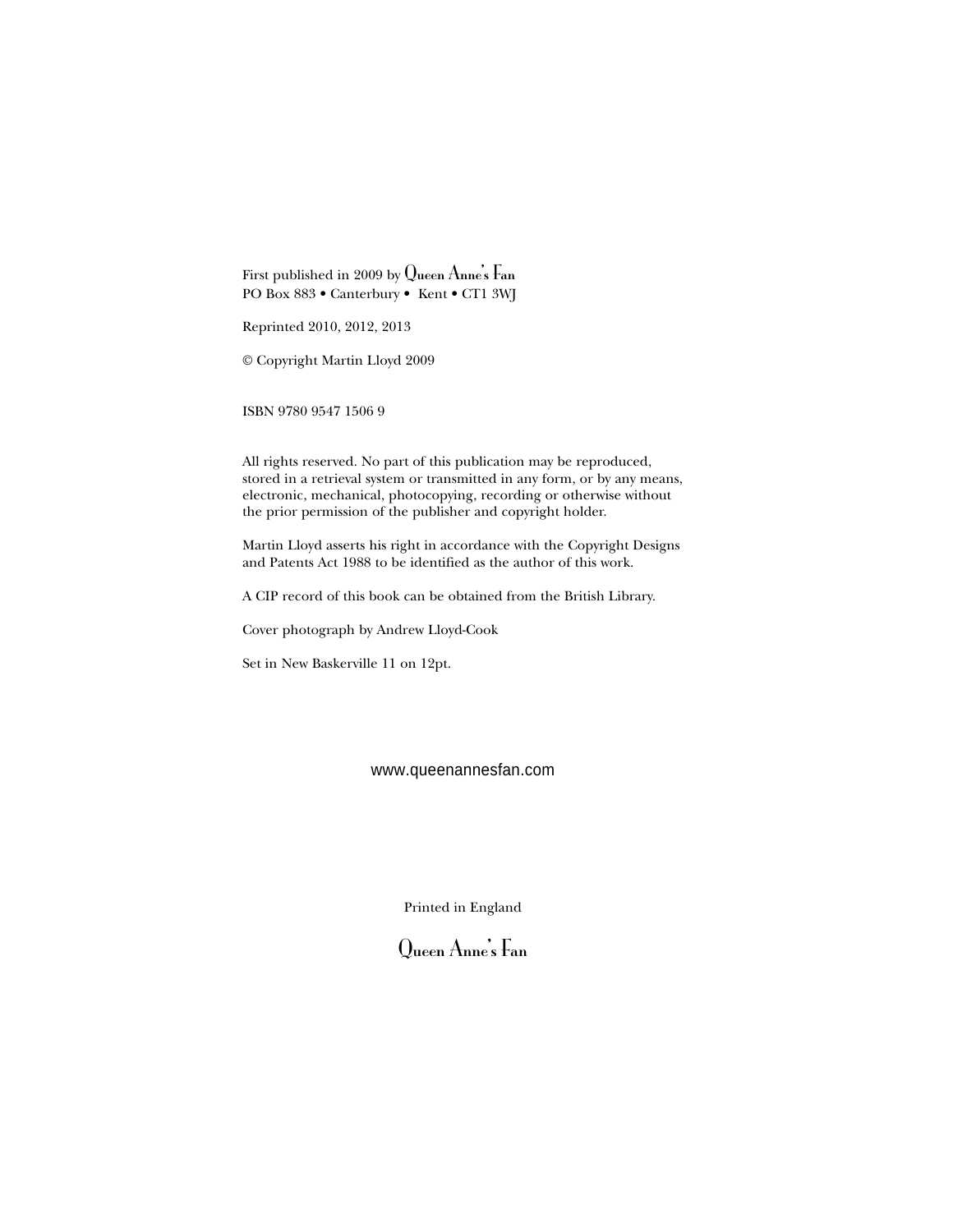LIST OF CHAPTERS

Preparation **Cauterets** Grenade sur l'Adour Marmande Manzac sur Vern Limoges Aubusson Estivareilles Nérondes Selles sur Cher Valençay Chinon Chinon again Ingrandes sur Loire Joué sur Erdre Janzé Le Ribay La Fresnaye sur Chédouet Bernay Neufchatel en Bray Clearing up

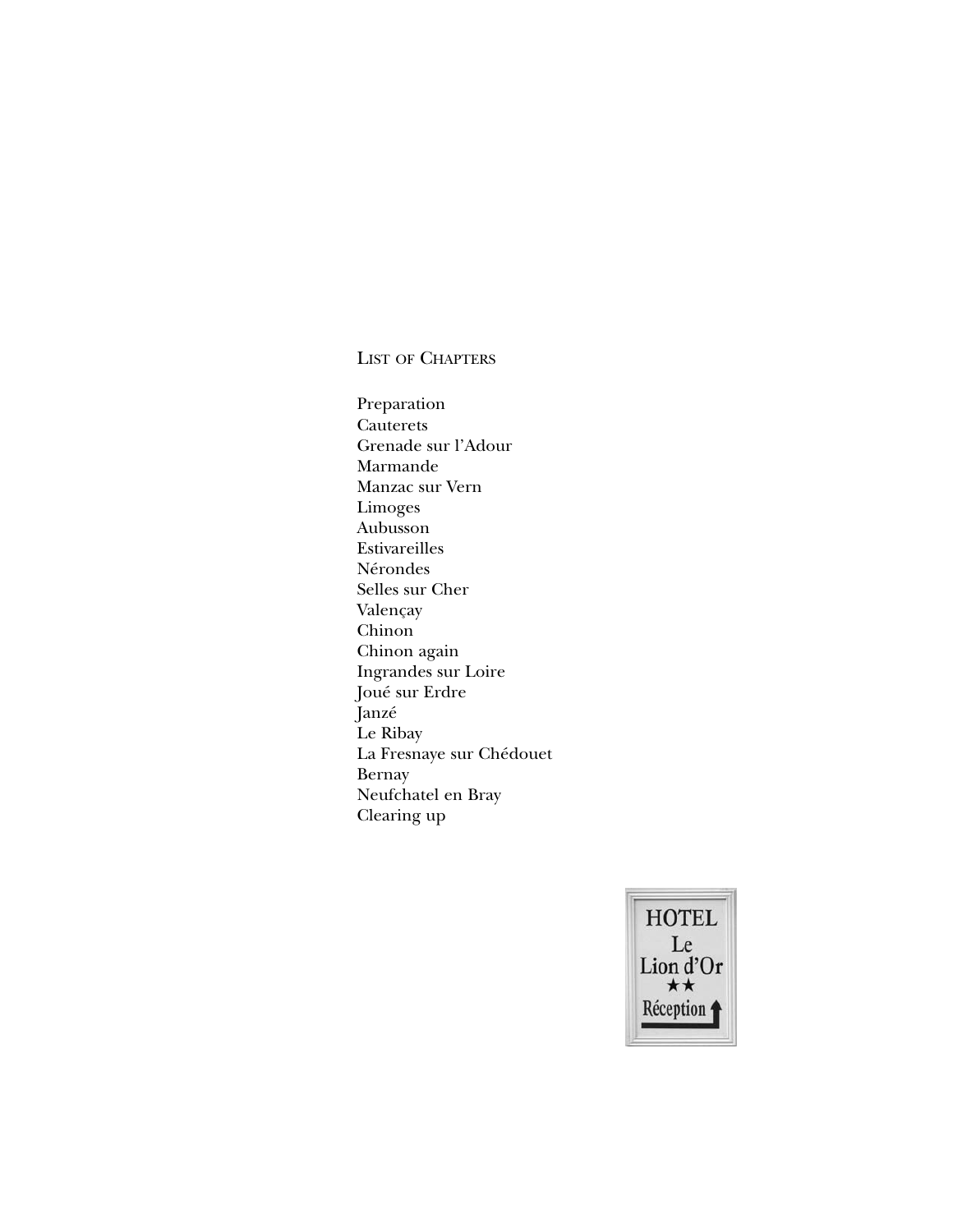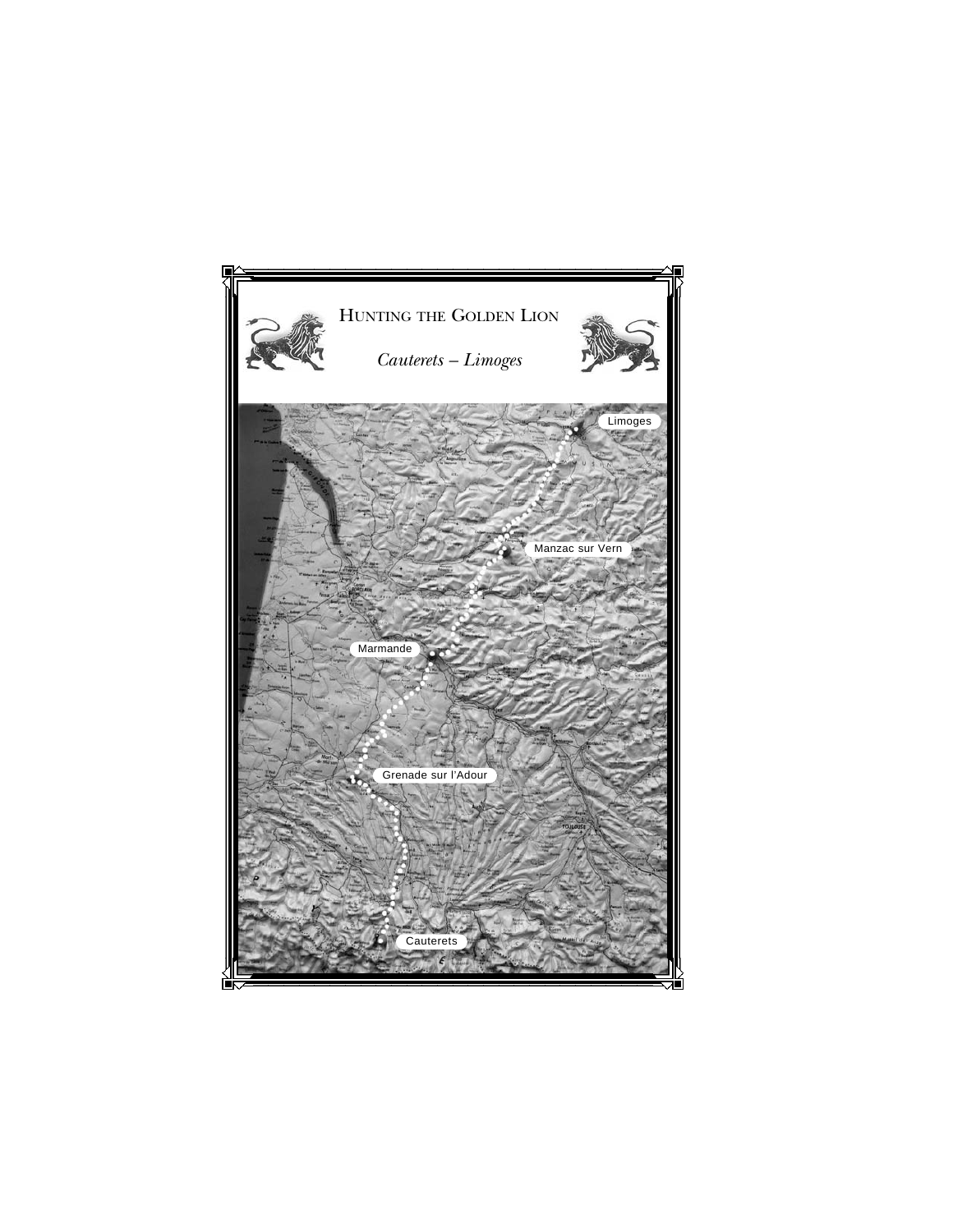## CHAPTER ONE – PREPARATION

'And that, ladies and gentlemen, is the end of my talk.'

Quick, whilst the audience is applauding, nip down the aisle, switch off the projector lamp, keep the fan running and wheel the projector up to the front otherwise it will waltz to the hatch with the vanguard of tea drinkers.

'I am sure you have thousands of questions ladies and gentlemen. Fire away!'

They probably have but they have also been sitting in plastic buckets for over an hour and are gasping for a cuppa and a bit of abdominal massage. Ah, there's always one.

'Mr Lloyd, I know I speak for everybody here when I say that we have enjoyed immensely the fascinating slides of your bicycle travels. The question I think that must be on everybody's mind is: England, France, Spain, the Far East; where are you going next?'

'I am glad you asked me that, madam. The answer is: France, but with a difference. For my next book I am going to try to cycle through France and stay only in hotels called, 'Hotel du Lion d'Or'. And the title of the book will be something like, *Hunting the Golden Lion – a cycle safari through France*.'

That was all very well but a few weeks later, at the end of another talk, when I had been asked the same question my reply had been: I am glad you asked me that sir, I shall be writing another book about passports but this one will be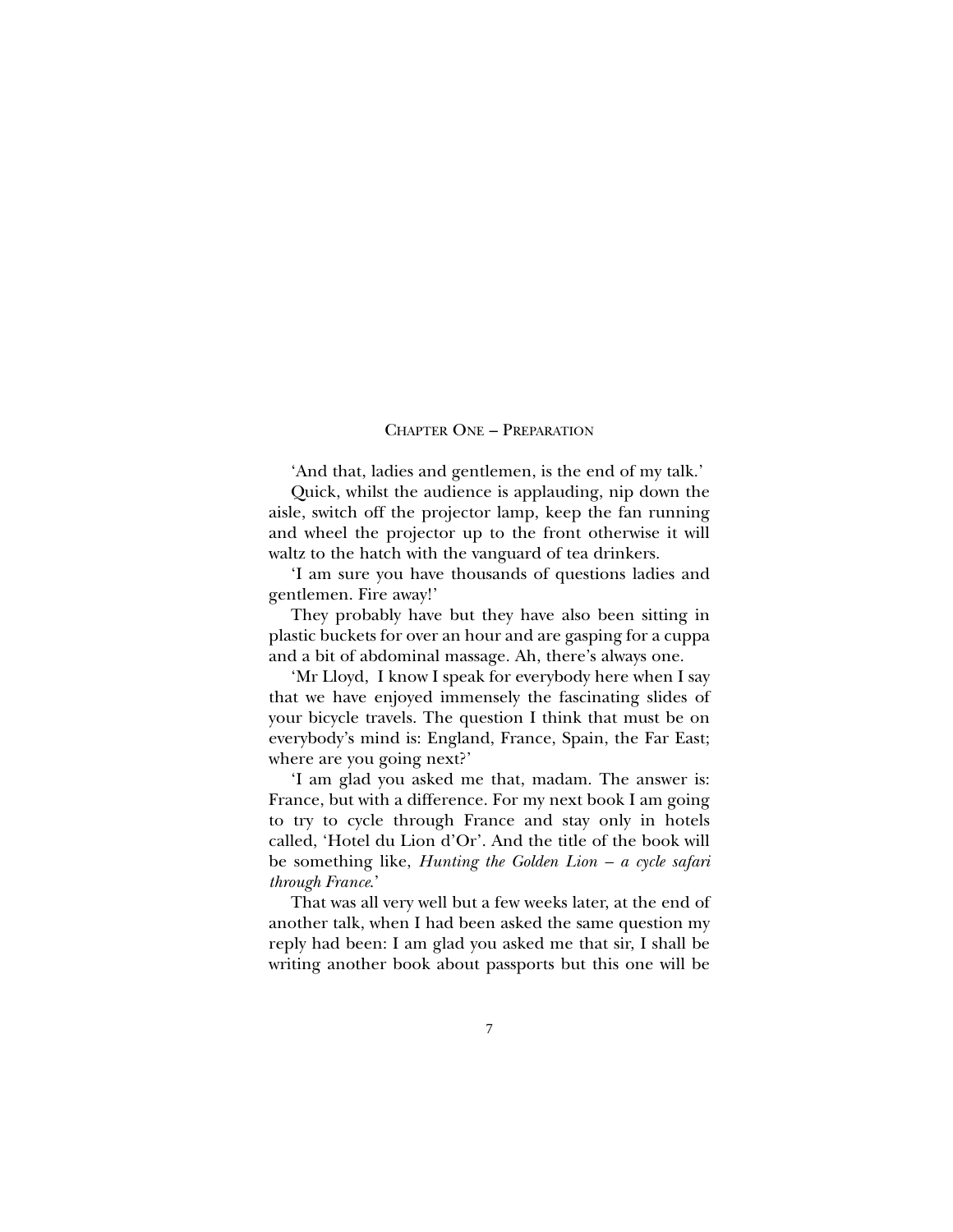designed for family historians and the title will be something like, '*How to Read a Passport*'.

And all that had happened eighteen months ago. The slot that I had earmarked in my busy timetable to undertake the Golden Lion Safari was fast approaching. I would be setting off in about five weeks from now. I really ought to do something about it. Like, find out how many such hotels existed and where they were.

The telephone rang. I turned away from my computer screen. The text I was working on was neither Golden Lions nor passports, it was a cracking good dialogue for the sequel to the thriller romance that my readers were demanding.

It was John on the phone. MyMateJohn. One of those people whose brain is so remarkably agile that he can give a conversation only half his attention. So whilst you are talking to him about the carrots in your garden, he will pick up the magazine on your kitchen table, leaf through it and say, 'Have you ever been to the Isle of Skye?' A telephone conversation with him is like an excerpt from an absurd play by Eugene Ionescu. The magazine on your kitchen table is replaced by his broadband internet connection. Whilst talking to you he will be simultaneously surfing the ether on a totally unrelated subject to the one you think you are discussing and of course, you are hampered by not having his computer screen before you. At least with the magazine he does give you a clue by turning it around and showing you the photograph.

'How did the talk go last night?' he asked.

'OK. I need to try to find a new mains lead for my projector though. That won't be easy.'

'It's not standard then?'

'No, it's a thirty year old Rollei. They have a special three pin socket a bit like a kettle, but not quite. How was the cycle ride on Sunday? I'm sorry I could not make it, I just was too busy.'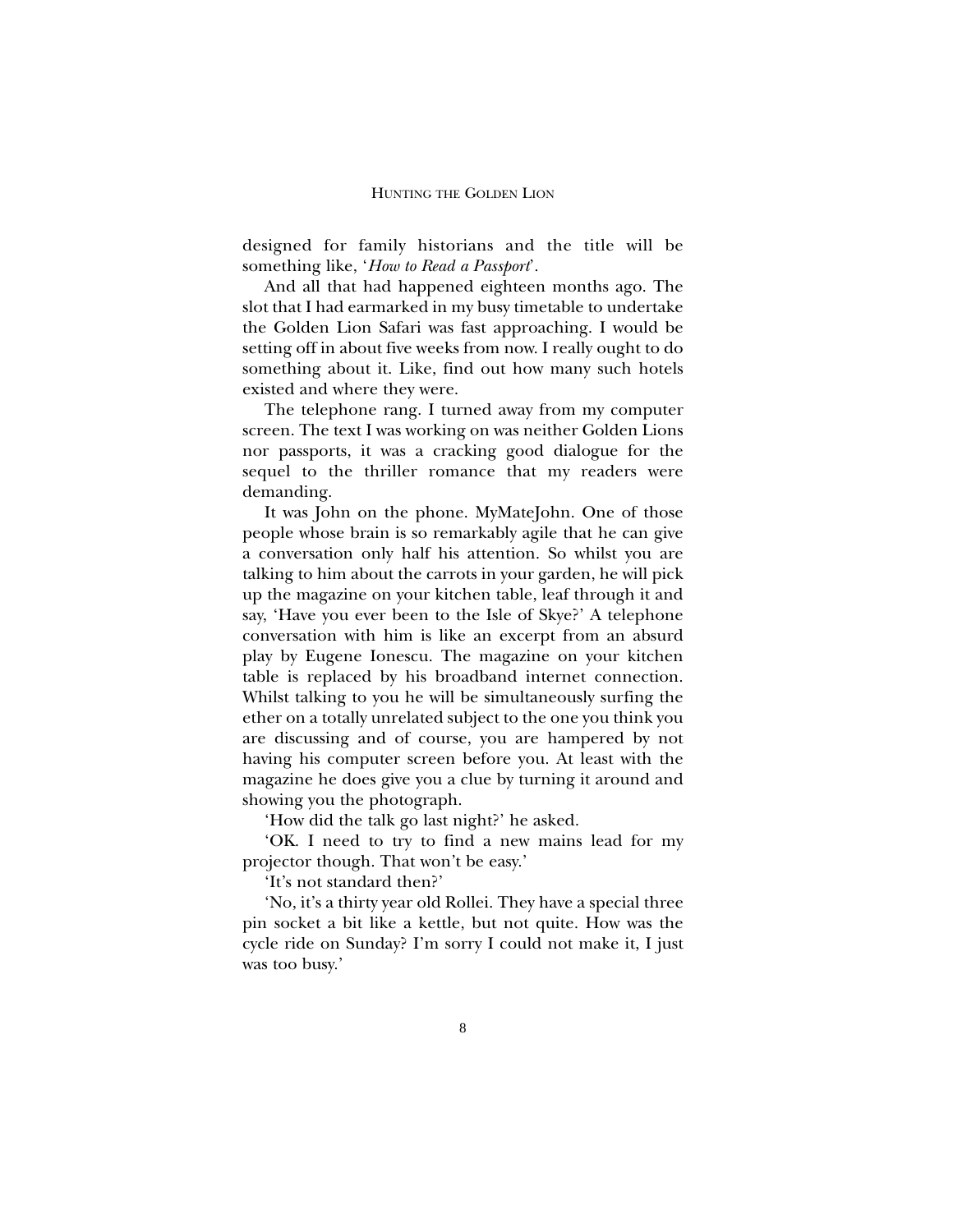'And of course it was raining.' I hear his fingers on the keyboard. *Chock, chock, chock, chock.*

'Well that was a factor I took into consideration. My waterproof jacket has failed. It's about five years old now. They don't last much longer.'

*Chock, chock, beep, chock, chock.*

'There's one here, complete, for a hundred and twenty five pounds.' *Chock, chock, chock.*

'One "what" for a hundred and twenty five pounds?'

'Rollei 35mm projector and screen. It's in the States.'

'That's no good, and anyway, my slides are not 35mm, they are six by six. You know they are, you've seen them.'

*Chock, chock, chock, chock.*

'John.'

'Is it a Dual 66 your projector?'

'John.'

'Cos there's one here in Ireland.'

'John.'

'It's without its lens.'

'John.'

'What?' *Chock, chock, chock, beep.* 

'John, what did you ring for?'

'I wondered how you were getting on with your golden lion safari thing.'

'Oh that. Well I should be doing it now instead of writing another novel.'

'What have you got left to do?'

'Not much. Find the hotels, work out an itinerary, work out a budget. The lot, really.'

'How long will the journey take?'

'I don't know till I've found the hotels. What I do know is that I will be paying for a hotel every night, so that will be expensive.'

'How many have you found so far?'

'About fifty six. I've been scanning through the Michelin and the Logis guides.'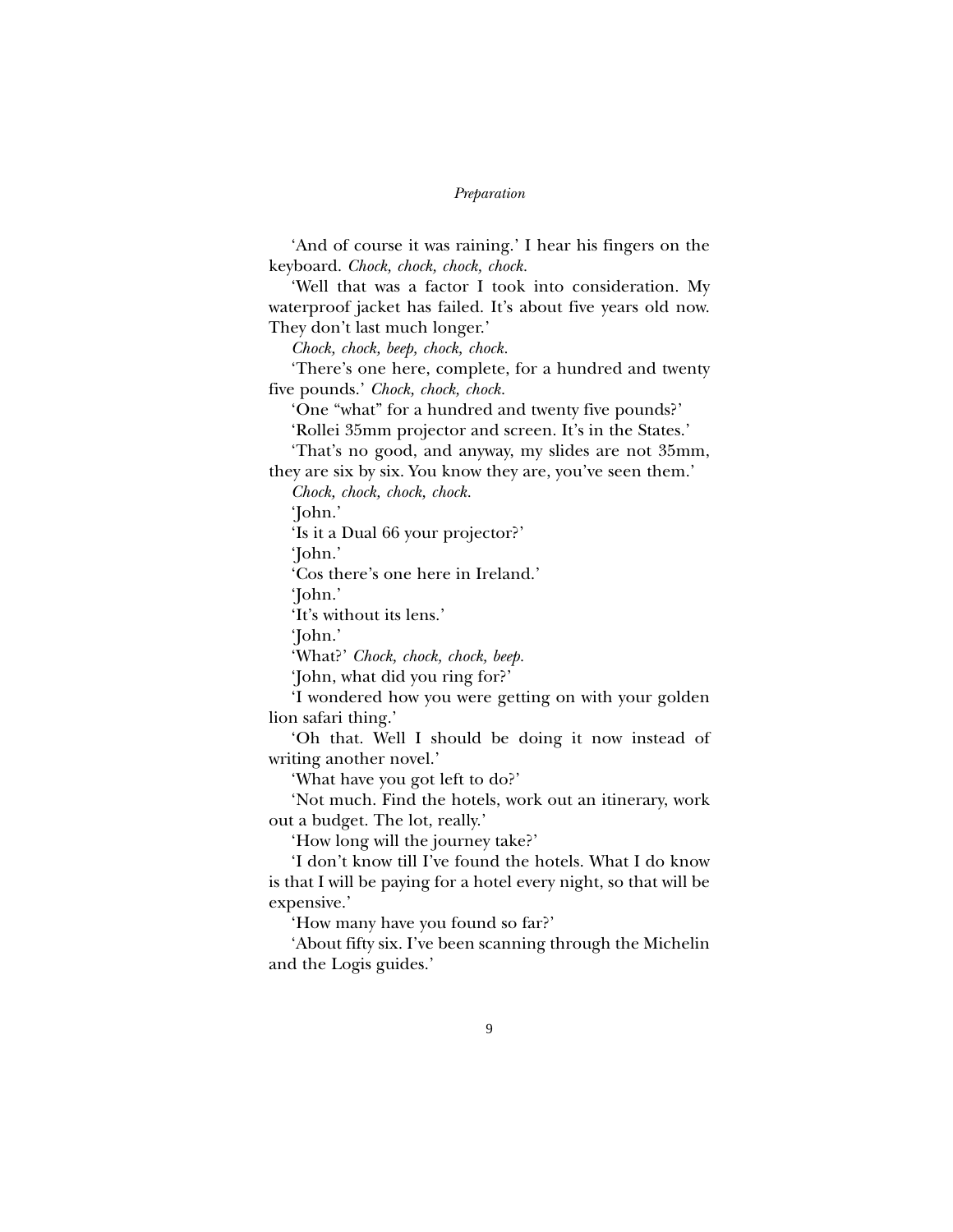*Chock, chock, chock.*

'There's one here, *Hotel du Lion d'Or, Amboise*.' 'Yeah, I've got that one, John.'

'And Marmande, where the tomatoes come from?'

'Yeah, I know about that one as well.'

'There's one here. Looks very nice. Oh it's in Montreal. Do you fancy Whitstable on Thursday?'

'Yes, let's ride to Whitstable. It will give me an incentive to tune up the bicycle ready for my expedition.'

#### FOUR WEEKS TO GO

My bicycle does not need any tuning or maintenance. I use it all the year round and so have to keep it in running order. MyMateJohn displays an unhealthy fanaticism with regard to bicycle cleanliness, proudly washing down his bicycle after a rainy ride and polishing the spokes and vacuum cleaning the handlebar grips. Of course, he can do this because he has taken the precaution of buying two identical bicycles, both painted blue, so that he can ride one whilst the other is in the wash and nobody will know. Unless, of course, he thinks it will be really muddy in which case he uses his third machine, the mountain bike with knobbly tyres. He puts that through the car wash.

I clean my bicycle once a year and for a few weeks it is sparkling green. I even wax it. For the rest of the year it is a drab muddy colour with a frosting of powdered dust from the trails in the Peak District.

'All you need,' John says, 'is a bowl of warm soapy water and a paintbrush. It doesn't take five minutes.'

'I keep my bicycle clean right where it matters – on the transmission. I regularly wipe the chain and oil it. That is what counts.'

'But if you cleaned your bicycle regularly you would find all the things that were wrong with it and adjust them before they developed into big problems.'

'But I don't get big problems with my bicycle. I designed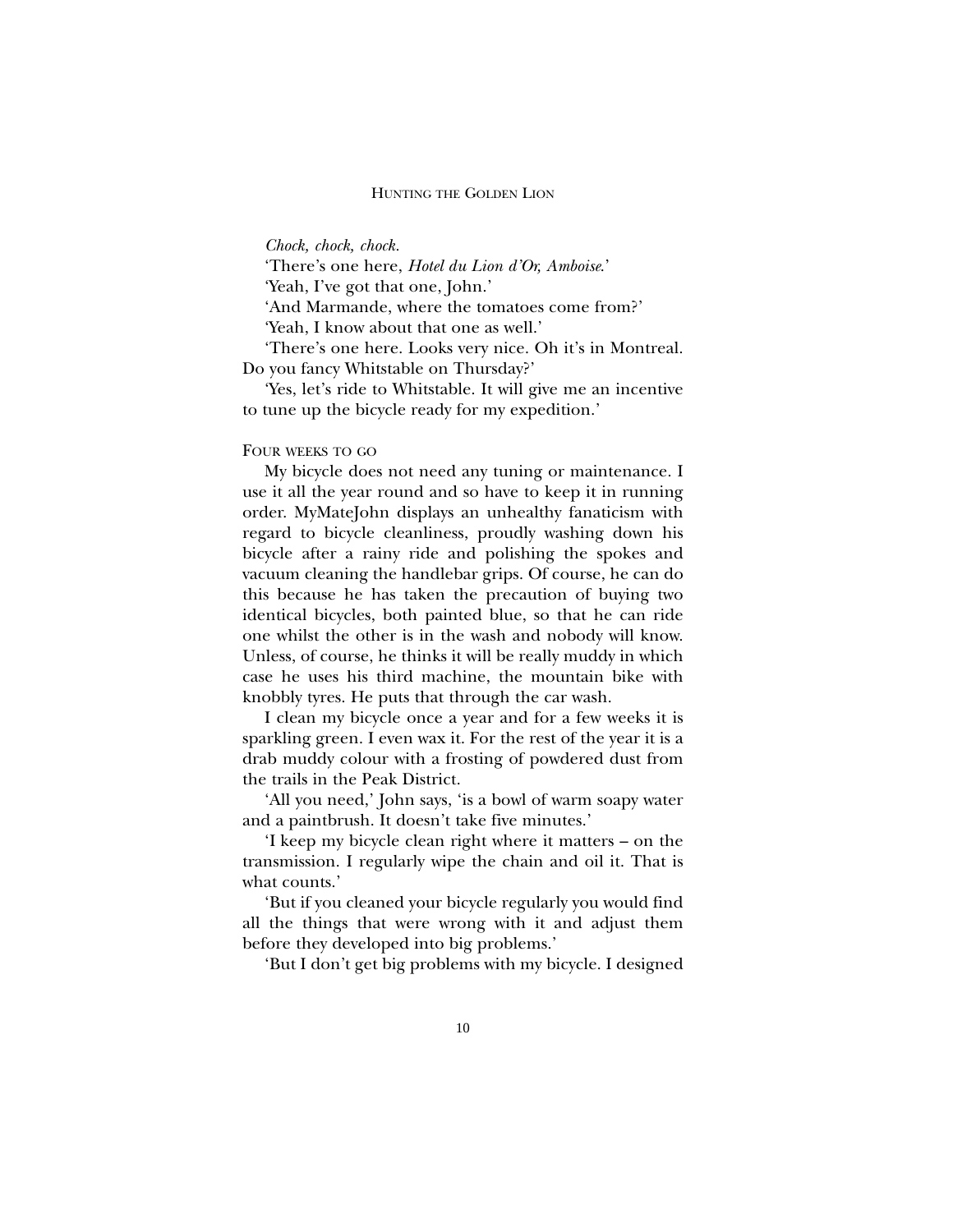it to be problem free. Why are you slowing down?'

'Something wrong with my gears.' He fiddles with the lever, tugging at the cable with his fingers. 'The lever keeps slipping a cog.'

'You've probably cleaned it too much. A good dollop of clag in the mechanism is what you need. Why are you on your mountain bike anyway? It's not muddy.'

'The blue bike's got a puncture.'

'And the other blue bike.'

'It's in the wash.'

That is the trouble when you have more than one bike. You can postpone the required remedial maintenance by picking another machine off the pile. If, like me, you have only one machine for overseas touring, pootling about and shopping, then as soon as it goes wrong you have to fix it. Or walk.

So what does my bicycle need? This set of tyres has only done about a thousand miles, it will be good for another couple of thousand with no problem. I will put a new cable on the rear brake because it is beginning to feel a bit spongey and I might have some mountain work to do. What else? Squirt a drop of oil on the chassis of the saddle to get rid of that creaking noise. That's it. I apologise if it sounds smug but that is the reward for having only one bicycle and keeping it in tip top condition.

# THREE WEEKS TO GO

I start to do some serious map work. I take a map of France and mark on it in ink all the Lion d'Ors that I can find. Some are in the middle of nowhere and I need a large scale map to locate them on the small scale map. Some are in one guide book and not in the other. MyMateJohn gives me some that he has plucked from the ether. MyMateMargaret prints out reams from her computer, details of Golden Lions with photographs and rates and opening dates. The map begins to fill up but not evenly.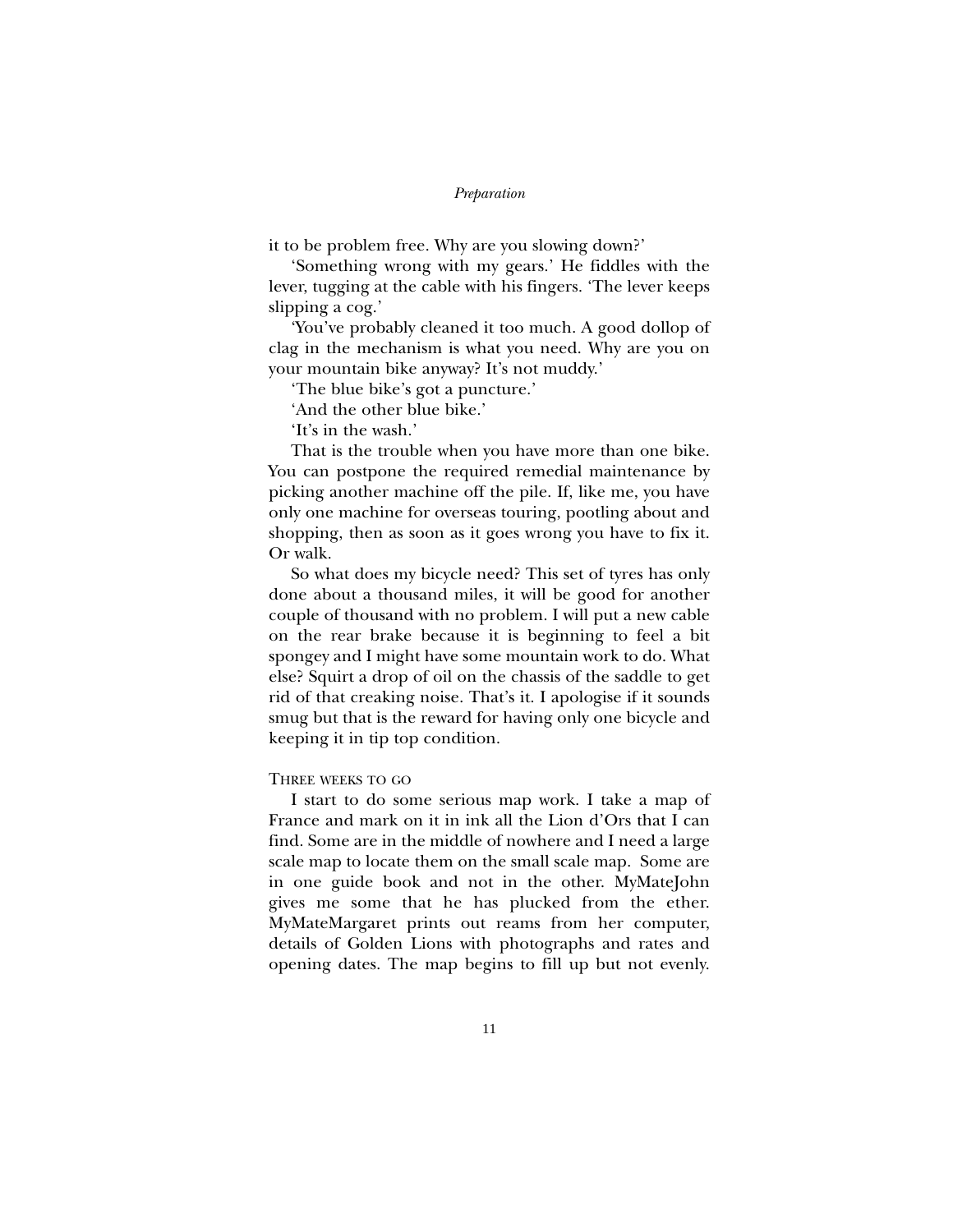If I am to go from one Lion to another I need the hotels to be within a day's cycling distance of each other and for me that means about fifty miles. They are not. Some gaps are two hundred and fifty kilometres.

My eyes are going funny as I try to decipher the town names on the map. At the opticians they admit that they have given me the wrong prescription so I have to order a new set of lenses.

'No problem,' the helpful girl says. Everything to her is 'no problem'.

'I'm going to France in three weeks and I will need them by then.'

'No problem. Come back here in an hour and they will be ready,'

'No they won't. I ordered glass lenses. They said it would take two weeks for glass.'

'No problem. Come back in two weeks. We will ring you when they are ready.'

'And then I will want to have the pair that I am wearing now, to be tinted to use as sunglasses.'

'We can do that. No problem.'

MyMateMargaret rings up with some additions and amendments to the list. We compare notes. This hotel is closed for the first two weeks of August, this one is closed for the last two weeks. Only a French hotelier would think of going away on holiday during the holiday period. This one has no restaurant in July, this one is closed on Mondays.

'Of course,' she says, 'it's the worse possible time to go. You will be there for the first of August when they all get in their cars and head for the sun and for the fifteenth of August holiday when everything will probably be shut.' I agree with her. I have to keep her sweet. She will become my lifeline when I am on safari. 'Have you thought about booking hotels?' she adds.

'I don't want to book. When you are cycling you never know how far you can get in a day. In my twenty years of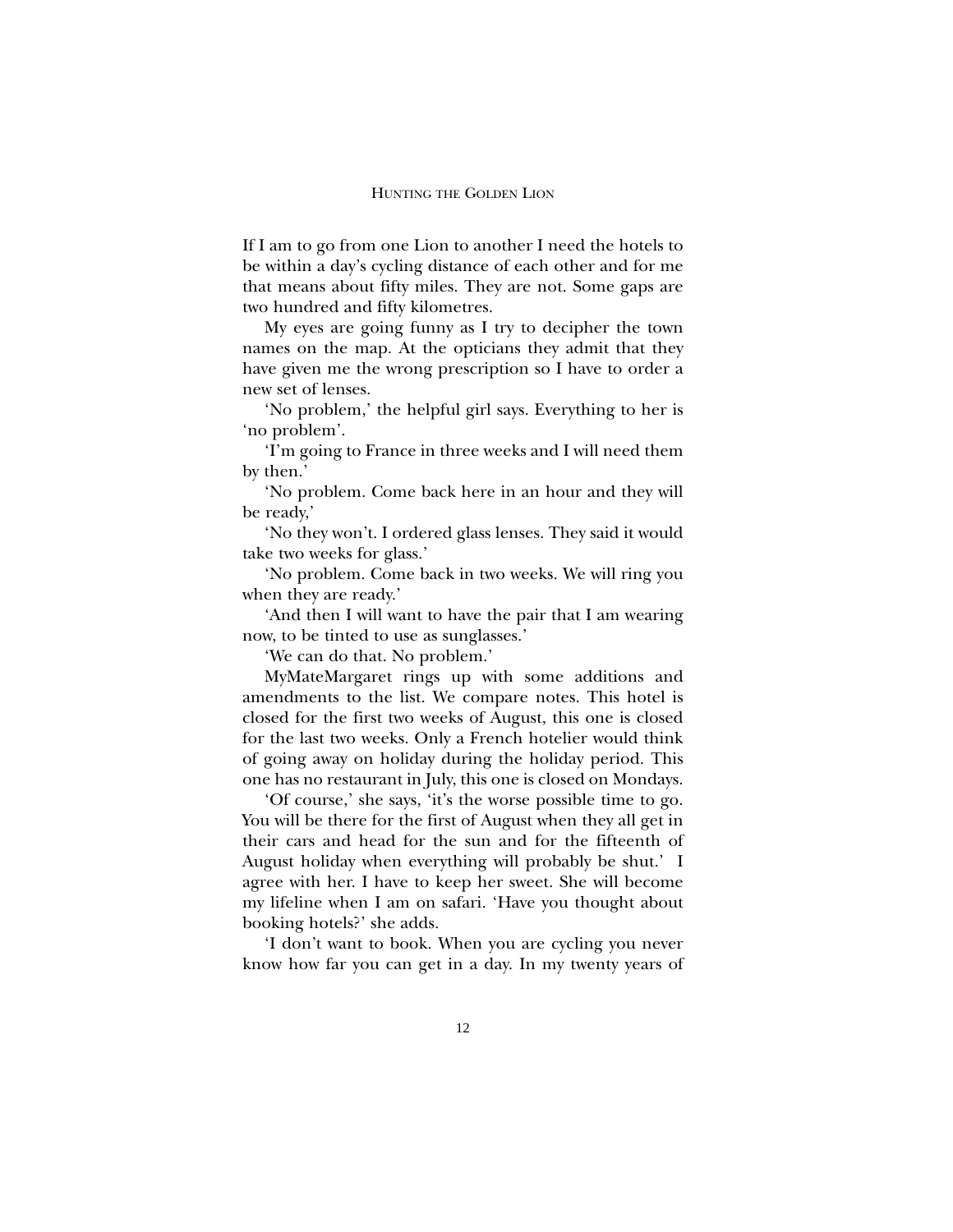cycletouring, on only one occasion did I ever phone ahead and book a hotel, and then I never reached it which I thought was dreadfully unfair so I don't do it.'

I got a 'humph'.

Two things become apparent. One, if I do a complete circuit of France it will take me over a month and cost thousands of pounds and, two, I have a peculiar tingling sensation in my mouth.

'Go to the doctor,' says MyMateMargaret.

I go to the chemists.

'Fungal infection,' he says, and gives me some nice gel to rub inside my mouth four times a day.

## TWO WEEKS TO GO

MyMateJohn rings up. He is jubilant because he has got seats in the grandstand for the finish of the first stage of the Tour de France in Canterbury... in five days time. Are we there already? Time is squeezing past me in the doorway without so much as an elbow in the ribs. The Tour de France this weekend? All those people? I phone up MyMateMargaret and explain the situation. She offers me two days asylum in a Tour-free zone. I grab my maps and notes and leave my front drive free for spectators to park on. For two days I make marks and annotations on the maps whilst Margaret coaxes Golden Lions out of dark undergrowth. Over in Canterbury a four hour caterpiller of obscene, fume-belching publicity vehicles crawls through the countryside, followed hours later by a ninety second burst of drug-fuelled lycra. It has nothing to do with cycling.

A buff envelope is waiting for me upon my return. I had forgotten my income tax return. I need to do my year's accounts, not this stupid itinerary. Two days of scribing and calculating, checking and cross checking piles of dockets and receipts. In the middle of it, the typescript of the next novel comes back from Sylvia, one of my readers. She loved it but, and this is why I use her, she has some pertinent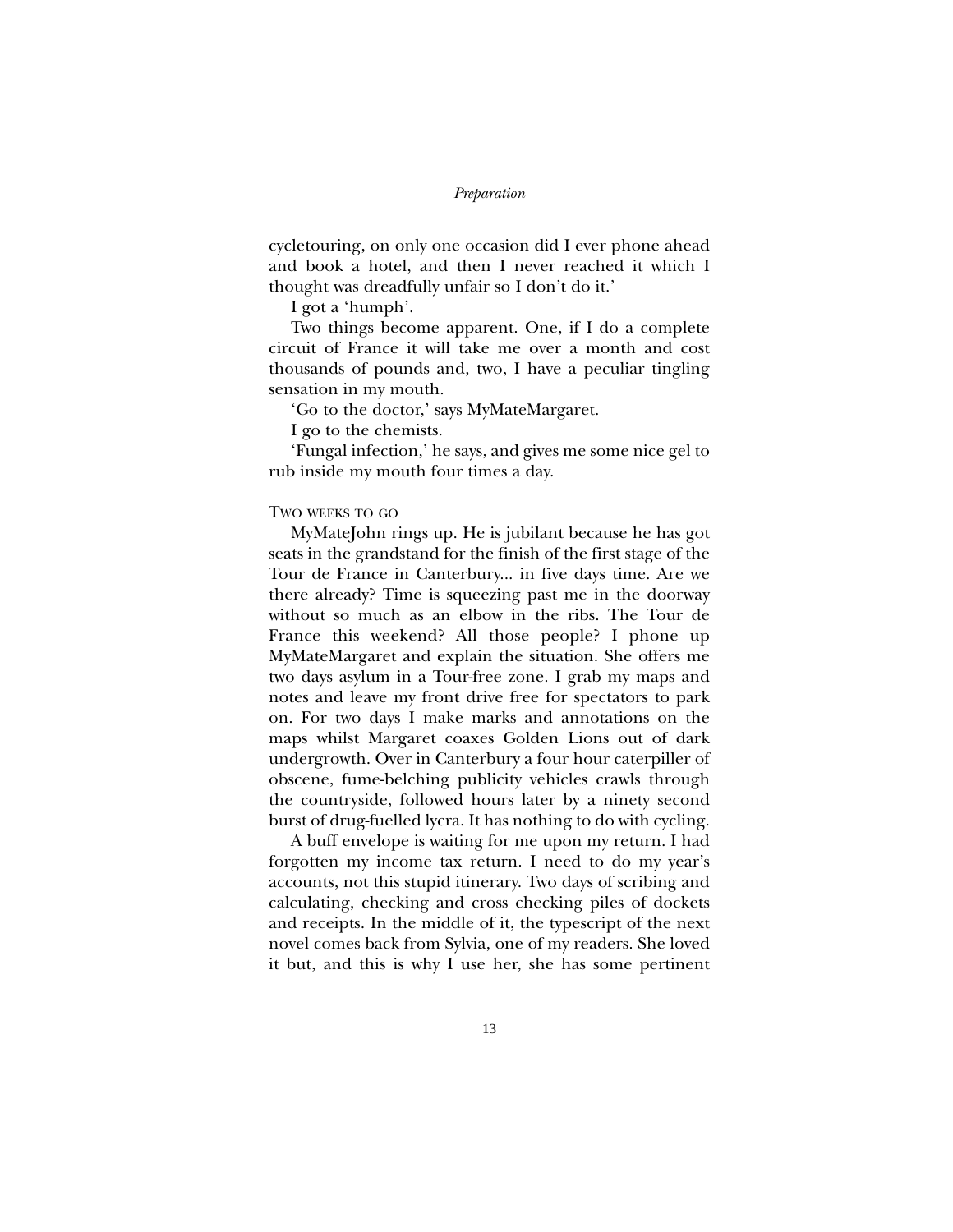observations to make. I find myself browsing through it. It wouldn't take a minute just to put it up on the screen and make the amendments. Then of course, I need to change the title because the working title I had discovered had been used about thirty times already. I start to doodle a cover. Hmm, that's not bad. In no time at all I have slipped across to my Macintosh computer and am plunged into Photoshop humming along with the Beatles as the book cover evolves through version after version until at about midnight I have a fairly presentable first hard copy. But I should be looking for Golden Lions.

On the way home from my talk at Orpington I suddenly have a thought.

'You know this Golden Lion thing?' Margaret nods, her mouth is full of chocolate. My chocolate. 'Well, the challenge is not to perform a circumnavigation of France.'

'Isn't it?' Crumbs of sticky chocolate splatter onto the windscreen. Some people have tinted windscreens; I have speckled.

'No it's not. The original observation was, if I remember correctly, that it was probably possible to cross all of France staying only in hotels called "Hotel du Lion d'Or".'

'Well that makes a difference.'

'Yes. The first is the uncertainty. It is "probably" possible. So if I fail it will not matter.'

'And the second is that you only have to cross France, not go all around it.'

'Exactly. I could go from Calais down to Bordeaux or somewhere. That would be crossing France.'

'How long would that take you?'

'I could probably do it in ten days. If the hotels are in the right place.'

They are not. I decide that the best chance of success would be to land in France at Dieppe and start at the Lion d'Or at Neufchatel en Bray. It is only thirty five kilometres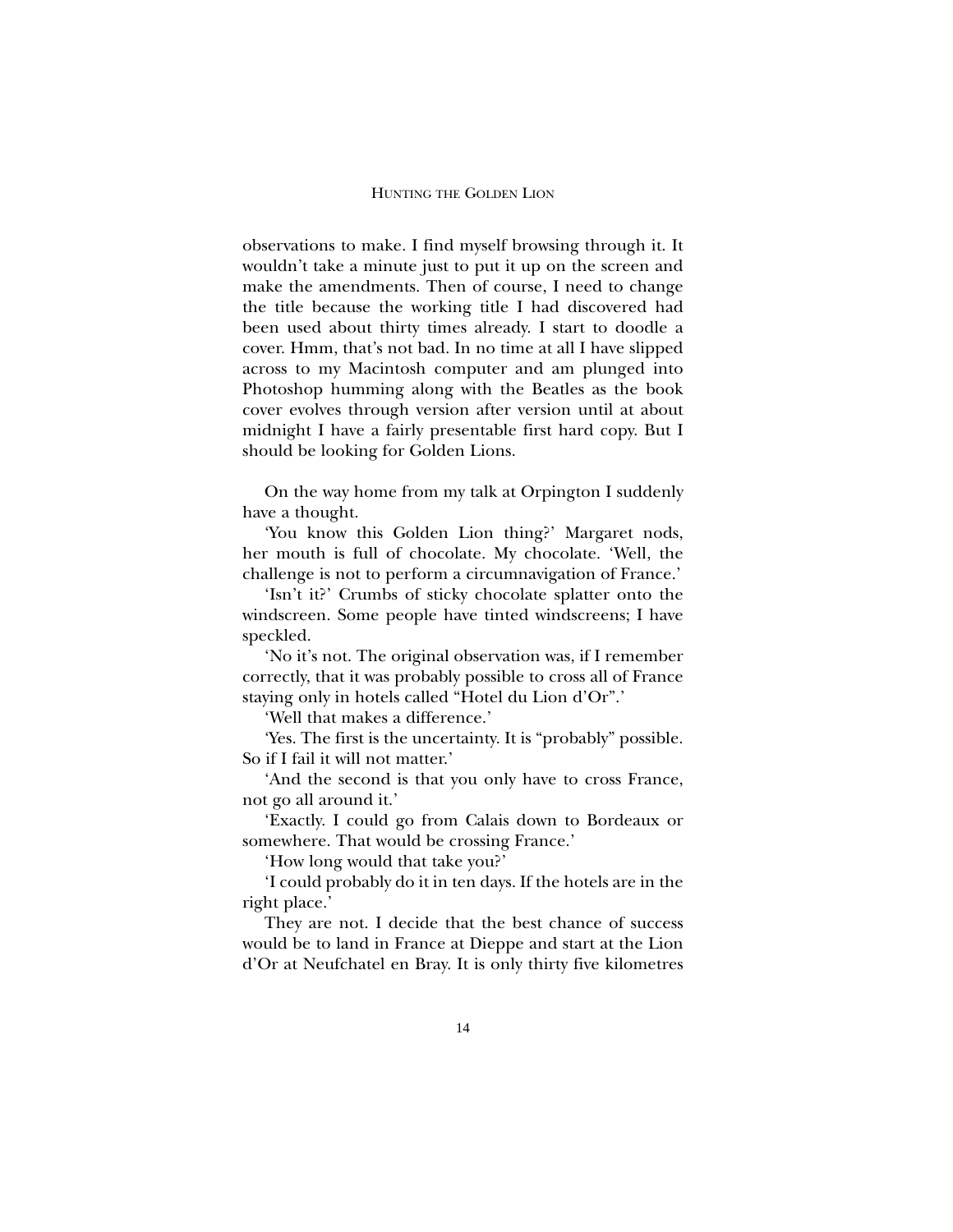inland on a good cycle track and it has the advantage that I know the hotel, having stayed there before.

'How will you get back?' Margaret wants to know.

'I suppose I could carry on into Spain and visit Alan and Raquel in Bilbao and come home by ship.'

'And miss my birthday.'

'I don't fancy trying to get back on a French train. I have bad memories of my scuffles with the SNCF.'

'Well what was that coach thing that you used last time?'

'Yes, of course, that's the answer. Clever of me to think of it. The Bike Express. I could do it the other way around. I could go right down to Lourdes on the coach and then cycle back up.'

'That would be more sensible. It would mean that as the weather got hotter, you would be moving northwards.'

Cauterets is the southernmost Lion d'Or in France. That is where I will start. Once I have decided to go down by coach then the date of depature is chosen for me by the coach timetable and seat availability. Things are beginning to fit together at last. But I still have that tingling in my mouth. I have to go and see the doctor. He prescribes a different kind of gel and books me a blood test for the Friday before I am due to leave. I will not have the results before departure. I hope they don't discover something awkward. I imagine myself dozing comfortably on an air conditioned coach as I speed southwards into La Belle France, generously dispensing bubonic plague.

I don't bother to tell the doctor about my athlete's foot; one thing at a time. I just dig out the half empty tube of ointment that I had bought for the previous outbreak a couple of years earlier and apply it assiduously to my toe, morn and night. Margaret wants to know where I caught it from. I can only offer up my thirty year old wellington boots with the mouse-chewed lining that I had worn without socks to mow the lawn. I get another 'humph' and a sad shake of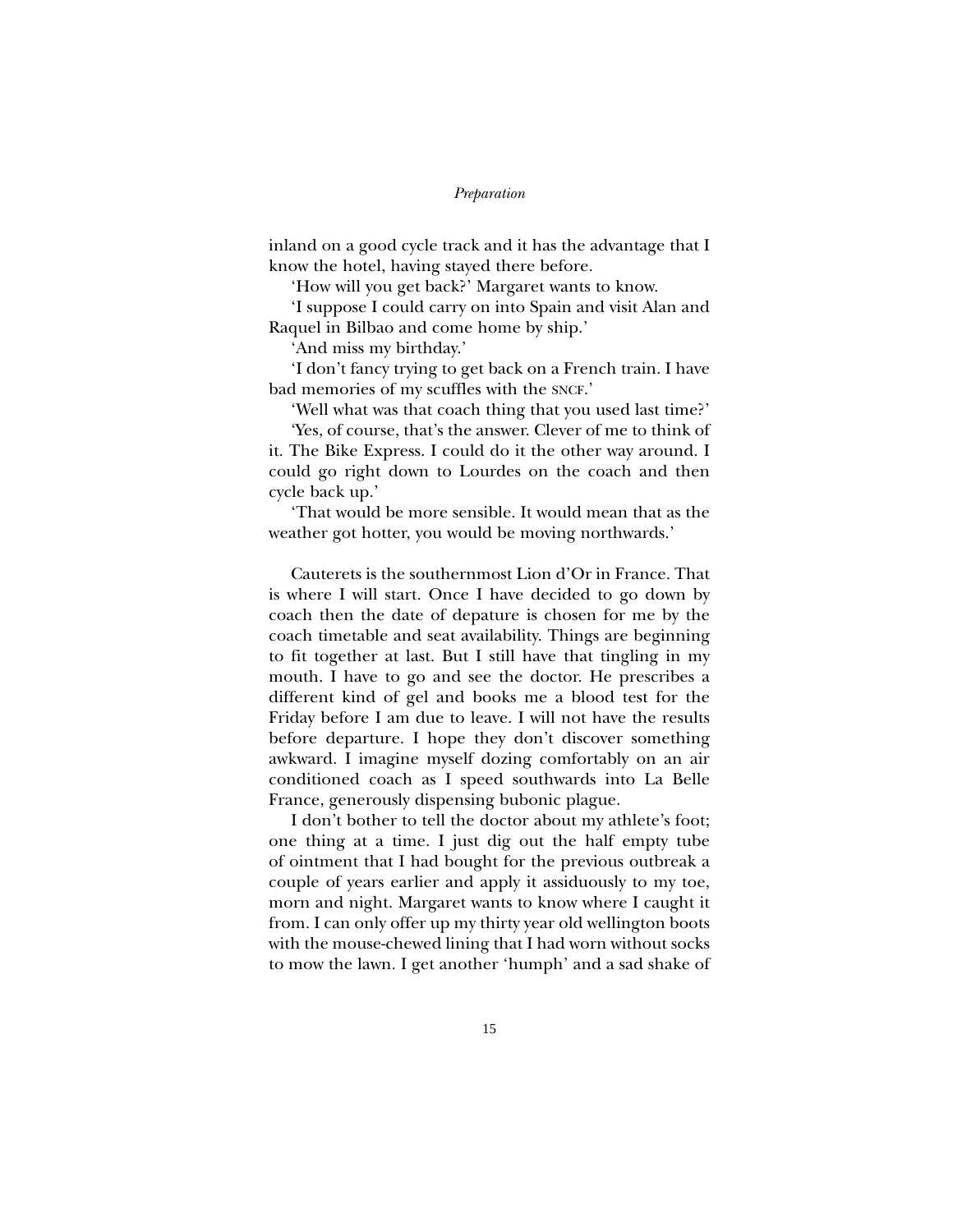the head. I have now got fungus top and toe. I am rotting at both ends.

'Have you booked any hotels yet?' she asks.

'I told you, I do not do that sort of thing. It never works.' 'You're a twit.'

'OK. When I get near a hotel I will ring up the day before.'

'What on? You don't have a mobile.'

'They have public telephones in France.'

'My mum will lend you her mobile.'

'I don't want it. I don't use them. I don't know how to use them.'

'Have you got any further with the itinerary?'

'No, not really.'

'What have you been doing today then?'

'Well I had to deliver a book to Broadstairs.'

'You could have posted it.'

'I went by bike. It's only forty two miles return. It was a lovely ride.'

'But you haven't got the time, Martin. You should be concentrating on this trip.'

'Wait till you see the cover I've designed for my next novel.'

'Oh yes, and when did you do that?'

'Oh a couple of nights ago.'

'When you should have been sorting out your itinerary. Have you thought how you are going to pay for all this?'

'I'll use my debit card.'

'Make sure you have enough in your account then.'

Good point. I transfer a huge sum of money from my deposit account to my cheque account. It is all that I can afford so it had better be sufficient.

ONE WEEK TO GO

The service on my van is due. I take it into the garage so that my six months pregnant daughter can use the vehicle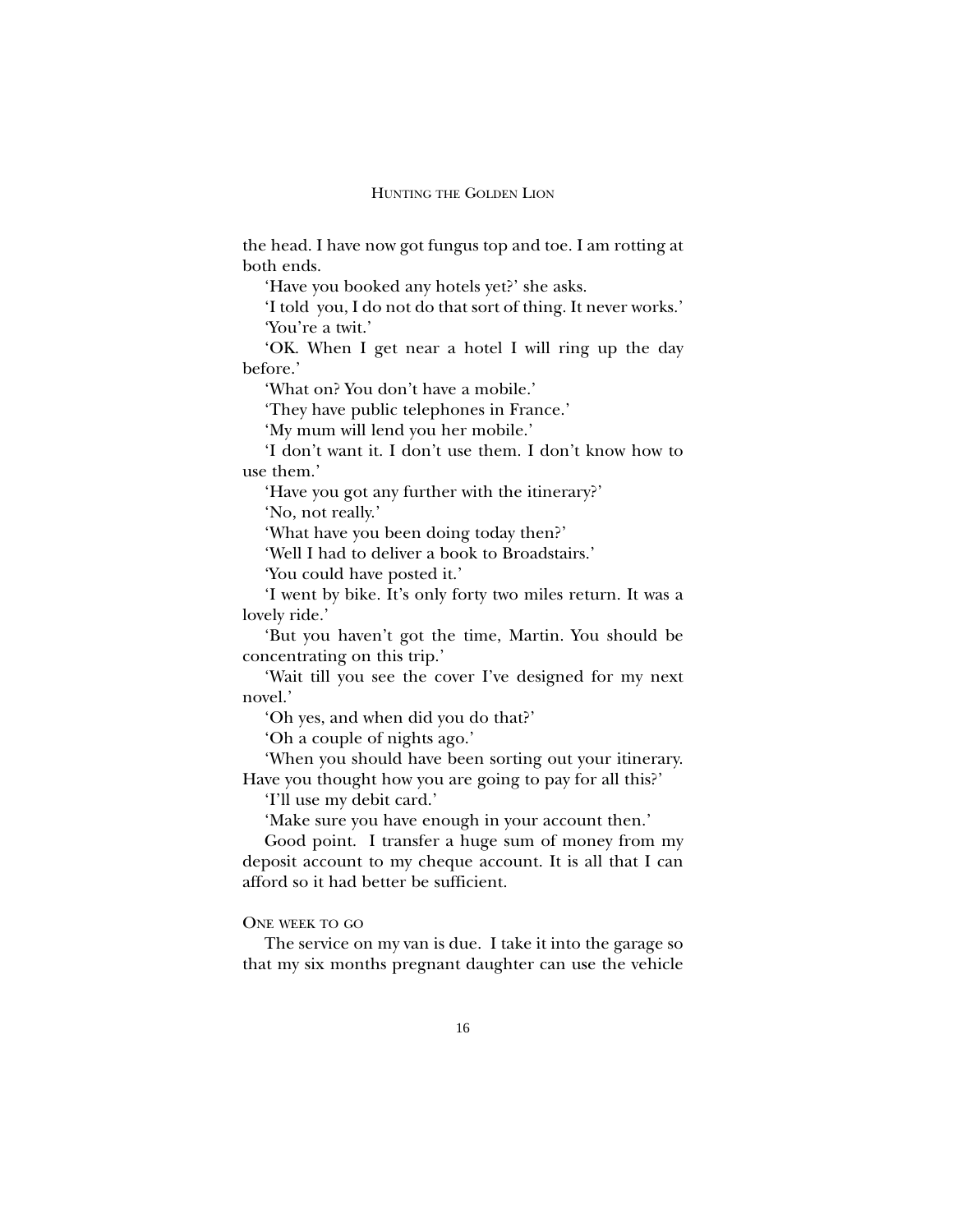with complete peace of mind whilst I am away.

The opticians ring. I collect my spectacles and hand in the others to have them tinted to make prescription-lens sunglasses. I hope that where I am going it will be bright and sunny.

'I've got a bit of shopping to do. I'll call back in an hour,' says I, knowing the patter.

'No problem.'

An hour later, Miss No Problem is explaining to me that they cannot tint glass lenses.

'But... but...' Why am I such a wimp? 'Can you make me a pair of plastic subscription sunspecs then?'

'No problem. Be ready next Thursday.'

'I need them on Tuesday. I am going on holiday on Wednesday.'

'No problem. We'll ring you when they are ready.'

Time to think about clothes. When I was in Help the Aged in Bexhill I bought a brand new cycling fleece in fluorescent yellow with reflective stripes. I have given it a few road tests in varied weather conditions and discovered that if worn with a thin layer underneath, then it has the magical property of keeping me cool in the heat and warm in the cold. I decide that this garment will be the kingpin of my wardrobe. I will take my cycling shorts, one pair of pyjamas, a cotton tee shirt, three pairs of pants and one pair of socks. For the hotel dining room I will take a pair of dark coloured, thin trousers and a hideously patterned silk shirt. The hideous pattern is essential. It means that I don't have to iron the shirt after washing because the creases won't show. On the bike I will keep a pair of waterproof overtrousers and my waterproof-jacket-that-isn't. I really ought to get another before I leave.

I do not need variety in my clothing because I shall be moving each day and only I will know that I am wearing the same clothes. It does not matter if I get bored with them.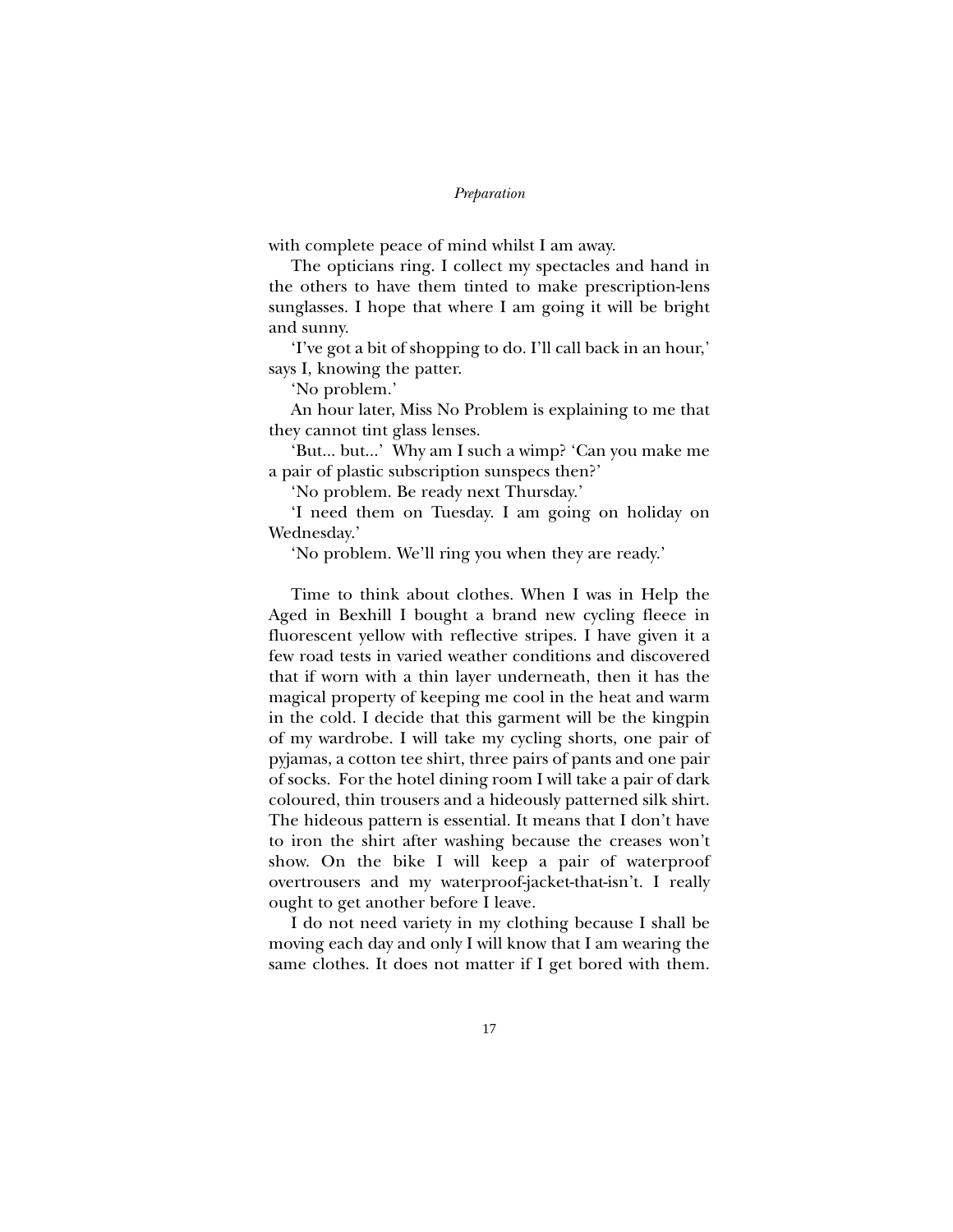So... think this thing through. I cycle in shorts, tee-shirt and fleece. When I get to the hotel the first thing I do is put up my washing line and wash pants, socks and tee shirt. I then wash myself, put on black trousers, clean pants and silk shirt; no socks but use those cheap very lightweight sandals that I got from the market, and then go down for dinner. At bedtime, pyjamas on and into bed. I can wash the silk shirt when needed just before getting into bed because it dries in about four hours. In the morning, if tee shirt is still damp I can wear my pyjama top under my fleece instead. If the socks are still wet I can go without. As long as I have got rid of my athlete's foot, that is. I keep putting the stuff on my toe but it is not having much effect. When my pyjamas need washing I can wear the tee shirt. Or sleep in the nuddy.

Fine. Now where did I get to on my novel?

## SIX DAYS TO GO

I am having trouble with the Loire. I need to cross it from south to north but the gap between Golden Lions in this direction is too great for my frail legs. If I wanted to travel east-west it would be no problem, the Golden Lions are positively prowling nose to tail along the river bank down to the sea. Perhaps if I veered eastwards towards Burgundy and then came westwards down the Loire valley, from Lion to Lion, to the Atlantic coast then I could turn northwards into Brittany and tack back eastwards towards Dieppe? The giant zigzag would add a week to my itinerary but it would solve the problem. I pull out some more maps from my box. The floor of my lounge is a battlefield of contorted maps, twisted in torture and pinned down by blood red slabs of Michelin guides, one of which is so old that it tells you where you can get the accumulators charged to power the magneto on your car.

MyMateMargaret has found a cycle track on an old railway line and it goes from Lourdes to Cauterets. Brilliant! That will be my first day, from the coach stop, nineteen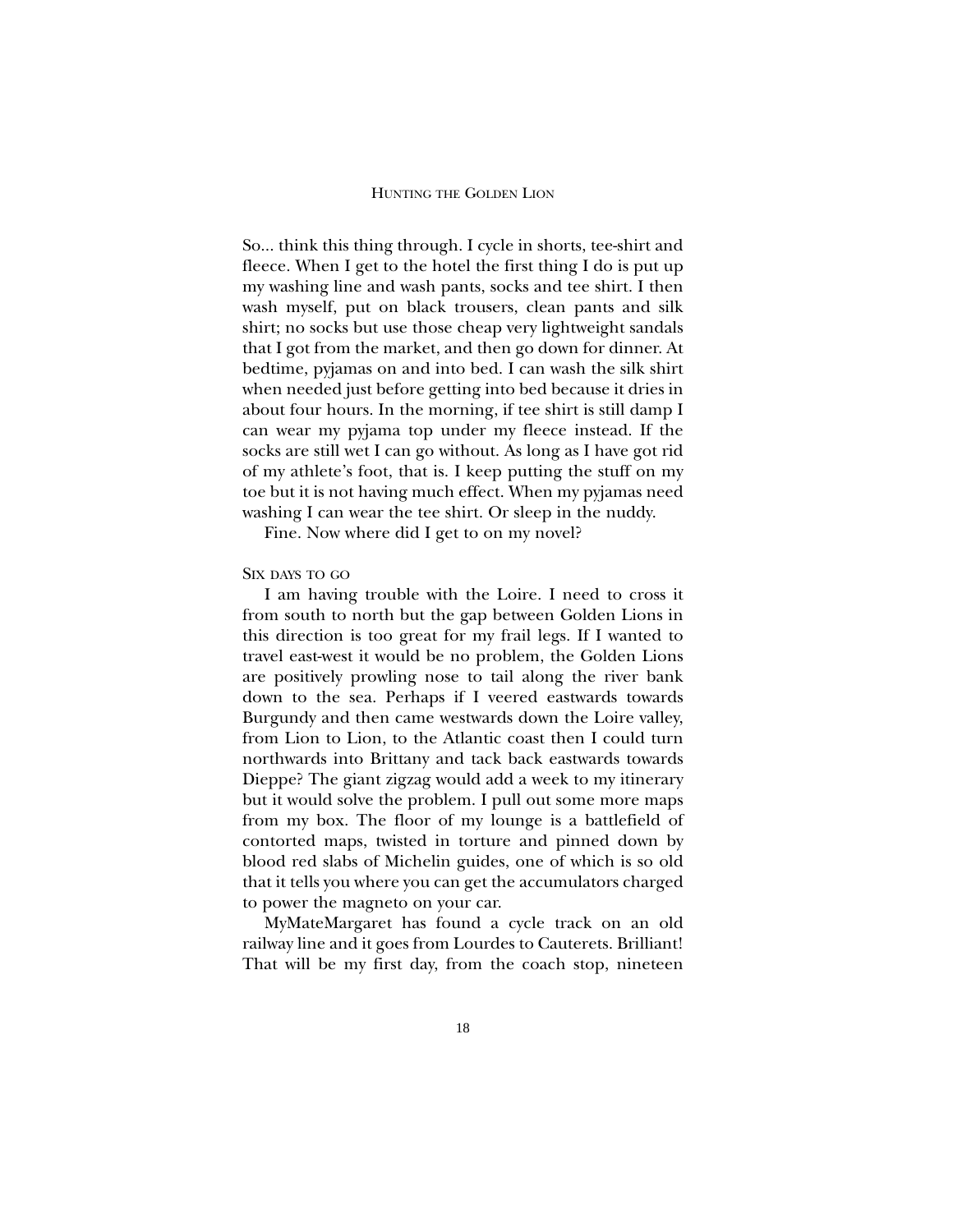miles up into the Pyrenees. The cycle track on the railway line is a bonus because it will be a gentle gradient and I will have to do it twice: up to the first Lion d'Or and then back down again in the morning for the mad dash to the next, eighty six miles away. If nearly twenty of those miles in each direction are on an old railway line, the job will be easier.

The garage is on the telephone about the van. It has had its service and it is ready for collection. I am only half listening as I tot up mileages on the maps. Twelve hundred? Is that kilometres or miles? Suddenly it clicks in. Twelve hundred pounds.

'Did you say twelve hundred pounds?' My voice is faint with dread and incredulity.

'Twelve hundred and thirty four, sir.' I suppose you get a 'sir' if it is over a grand. But he is still talking. 'And there is some work that needs doing on it.' How could there be anything more that needs doing? 'You need a new pedal box. It needs replacing urgently, it could fail at any moment and that will cost two hundred and sixty pounds, fitted. You also need a new clutch, that will be five hundred and forty and a new catalyser which is five hundred and twenty.'

I collect the hated van and the rest of the day passes in a cotton wool haze. In the space of a few seconds I have spent more than all the money I had put in my account to cover my expedition. What do I do now?

MyMateJohn phones up and I cry on his shoulder.

'You could buy a good bike for twelve hundred pounds.'

'I've got a good bike and I've just spent twelve hundred pounds, not earned it. What I haven't got is the money to pay for the hotels.'

'Put it on your credit card,' he says.

'I don't have a credit card.'

'What? Not any?'

'No. Never have had.'

'You could camp. Nobody would know that you had not stayed at the hotels. You could still visit them.'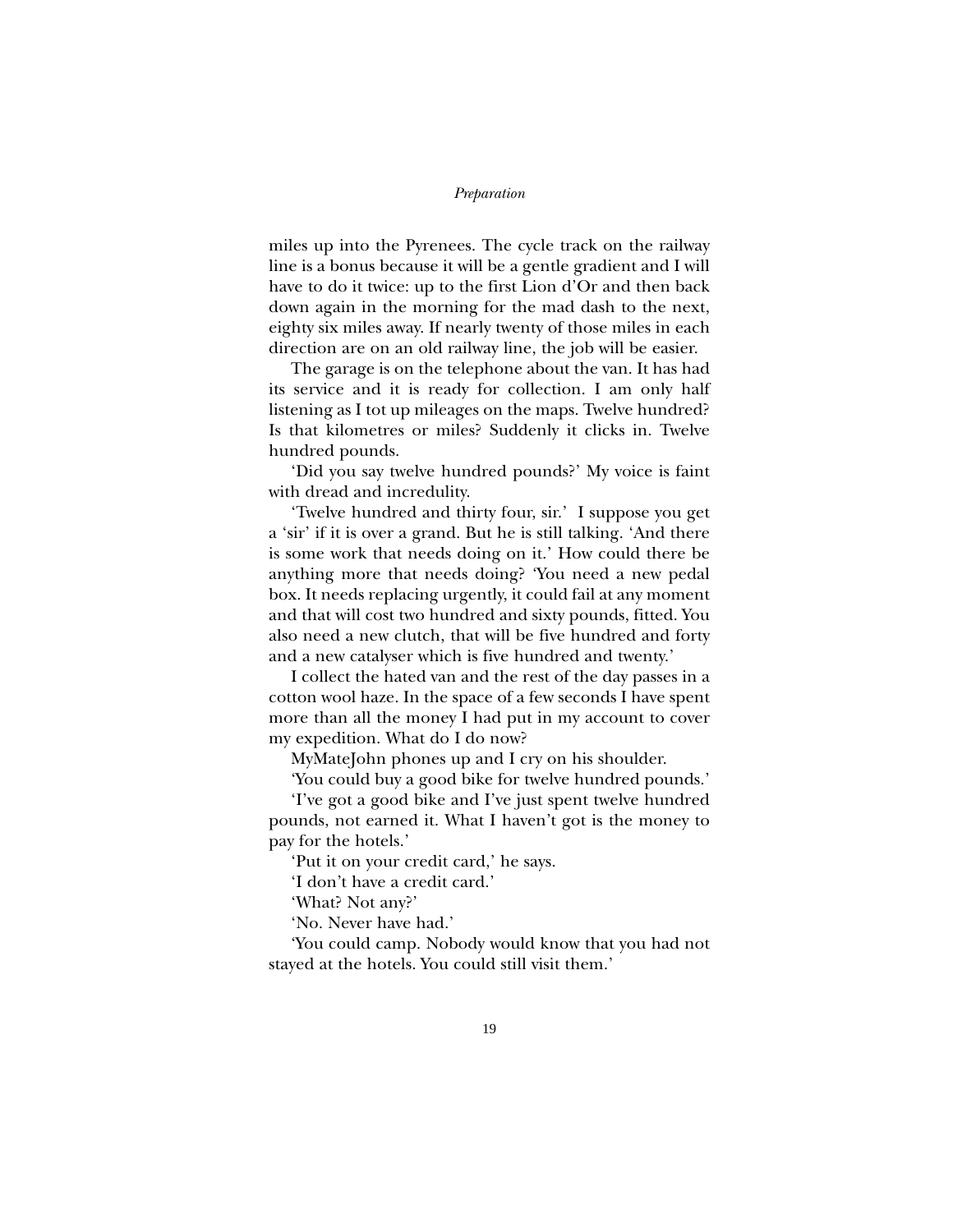'It would be cheating and I would know. If I was going to do it that way I could sit at home in my garden and write the book.'

'Like H.V. Morton used to.'

'Did he used to sit in my garden? I never knew that. Perhaps I could get a blue plaque put up.'

'Or you could do it from the internet. Oh, I forgot. You haven't got the internet either have you?'

To cheer me up I shall go into town and buy a new waterproof jacket and a pair of thin trousers. I jump on my bike. It goes like a bird. All the waterproof jackets are midnight black or camouflage green. I don't want to blend in, I want to stand out. The light coloured and fluorescent jackets are not waterproof. No we will not be getting in any more stock before next Tuesday, sir.

I screw up my courage and go into one of those shops designed for the generation that transferred directly from pushchair to skateboard. Shoes have velcro straps and the trousers are held up by elastic string. Skateboarders can neither tie laces nor buckle belts – they never had to learn how. I find the pair of least unsuitable black trousers and am nonplussed to discover that the lining seems to have been fashioned from those net bags that oranges are sold in and attached to the elastic string is a toy plastic compass. Whilst I am standing in the queue, stoically waiting for the waif at the till to finish her dance, a Chinaman inspects the trousers folded over my arm. He pulls at the cloth and reads the price ticket. Perhaps he recognises them. Or maybe he's looking for directions.

MyMateMargaret phones up. She dictates to me a list of addresses and telephone numbers of Lions d'Or. We check and cross check our lists. I explain my Loire zigzag.

'If I cut north east from Bourges I can stay at the Lion at a village called Léré just above Cosne sur Loire. I can then pedal either down the towpath alongside the canal or on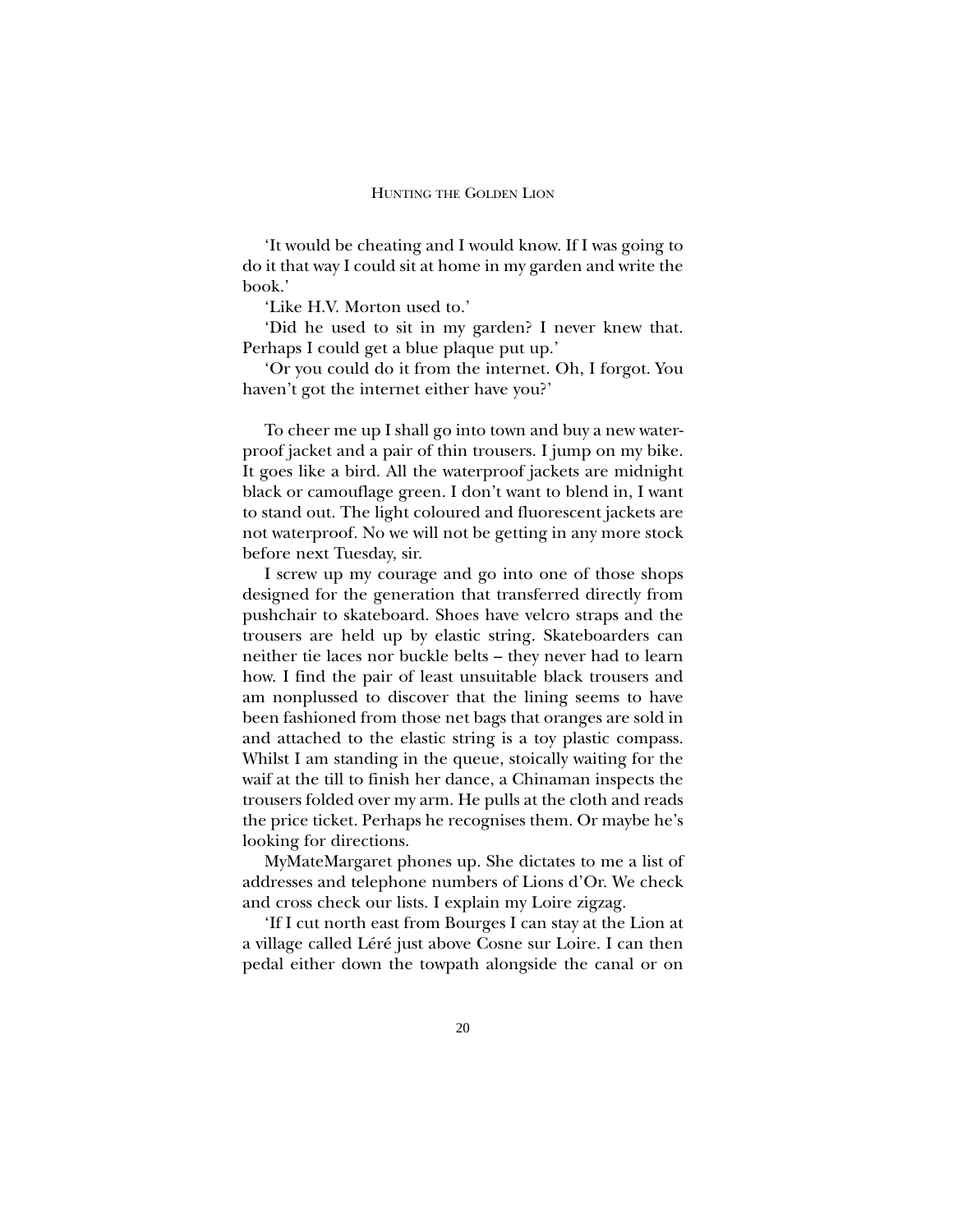the minor road alongside the Loire to Sandillon near Orleans; then Candé sur Beuvron or Amboise – both have Lion d'Ors.'

'I still think you should be reserving hotels. This is the holiday season. That hotel at Léré has only got six rooms.'

'Well, I might ring them up and ask them if they have room at the moment. I mean, if they are already full for the day in question then there is no point going there at all.'

'And what about the closing days? Some of them close one day a week. You need to think about that.'

Everything she says makes sense but I am still reluctant. MyMateMargaret says that it is not reluctance, it is stupidity, but she will look for the numbers for the extra hotels.

That evening I decide that she is right. I ruminate over my first hotel, Cauterets. I am sure to get to that one; the coach will be dropping me off less than twenty miles away. I phone up and book the hotel but don't tell Margaret. Tension is good for her.

## FRIDAY. FIVE DAYS TO GO

Nothing to eat from midnight and then I cycle down to the doctor's. The nurse wants to take blood from my left arm. I tell her to take it from my right; they can never find the vein on the left arm. She fills up two pots full of blood and then I wobble faintly back up the hill for breakfast.

MyMateJohn is worried because I don't have a mobile phone; he offers me one from his stable. I say that I will use the public phones so he offers me a French phone card. My pride forbids me from accepting it. Is there nothing he has not got?

There is something I have not got. I need large scale maps of the area north of the Loire in Brittany and Normandy. The two maps I am using still have marked on them the sunken river ferries and blown up bridges from 1944. I ask my friends who travel daily to Calais to get the required maps but those maps are not stocked because they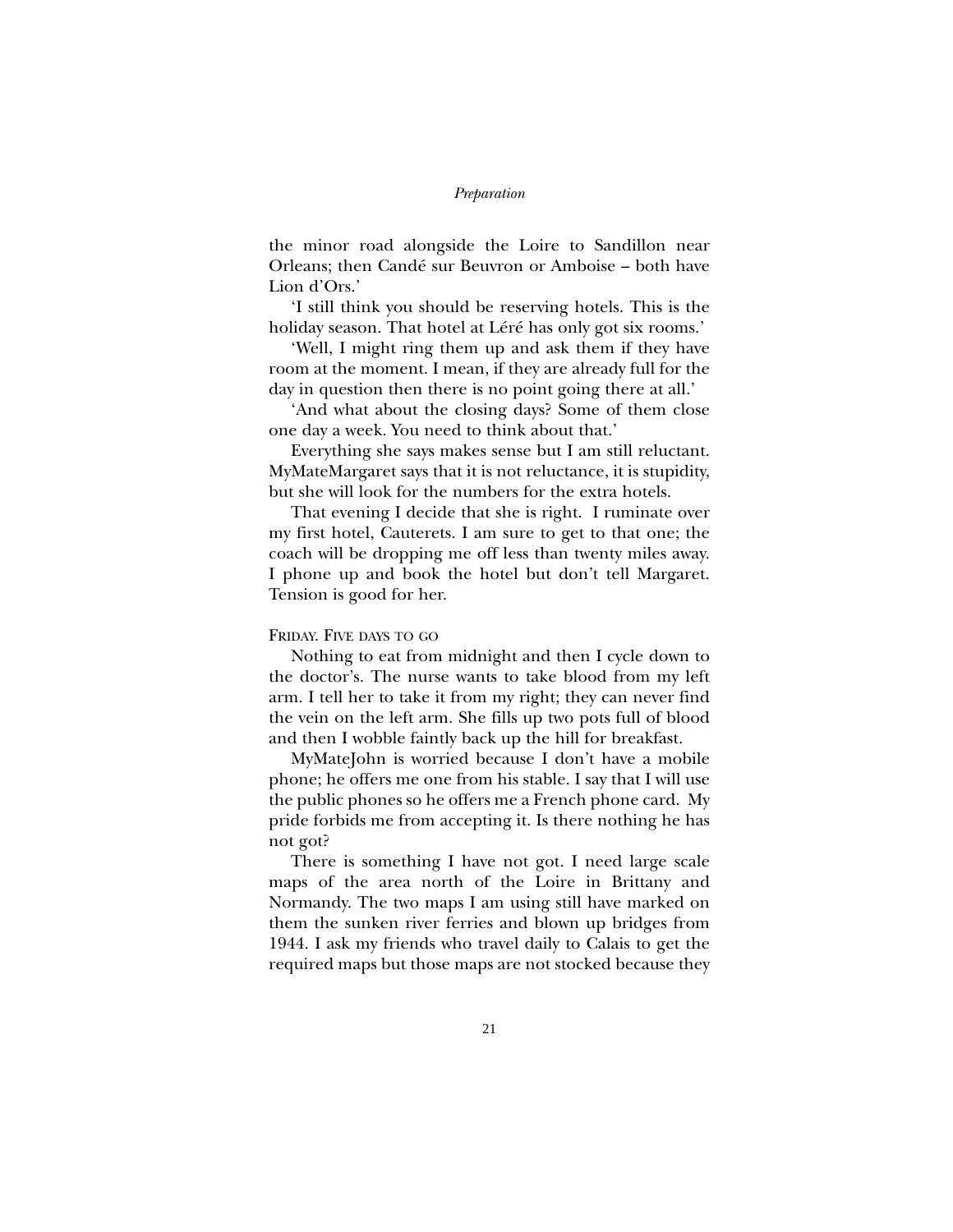are not local to Calais. Eventually I discover that I can buy them in Canterbury so I pedal off down the hill again. I would use the van but I am a little worried about that clutch pedal that the garage said might fail and which I cannot afford to fix before I go.

'And what are you going to do about the freezer?' MyMateMargaret wants to know. 'It would be best to empty it and clean it.' Why does she have to be so practical?

'I can empty it but have you got any spare room in your freezer for my stuff?'

'I can let you have one drawer. Will that be enough?'

'It will have to be. I dare not ask John to store the stuff, he would eat it all.'

My freezer is full of fruit. Every September, our monthly ride takes us to the north Kent coast, into a network of hedged lanes. There, our cartographic trustee reverently unfolds the Treasure Chart upon which is marked with an X, the hedge full of wild cherry plums, Victoria plums and damsons. For this day in the year I put pannier bags on the front carriers of my bicycle as well as the back. We go down that lane on both sides like a vacuum cleaner. Polythene bags bulge with plums; damsons dribble down sleeves and are squashed under foot. Last year I returned with forty three pounds of fruit. Then I made jam. It takes hours. Mashing the stewed damsons to extract the stones makes me reflect that perhaps this is why nobody else bothers to pick them. The fruit that I can't jam, I freeze for another day. That day has just arrived. I cannot, by any stretch of friendship, unload this lot on MyMateMargaret.

I have no time for refinement; put the whole lot in together. It will be mixed fruit jam: damson, apple, plum, blackberry. I empty the bags into saucepans for the fruit to thaw and pedal off into town to buy sugar. I abandon Golden Lions and for the rest of that day I make jam. I stew, I stone, I stir, I skim, I pour, I seal. At eleven o'clock at night I am proudly surveying fourteen beautiful jars of jam.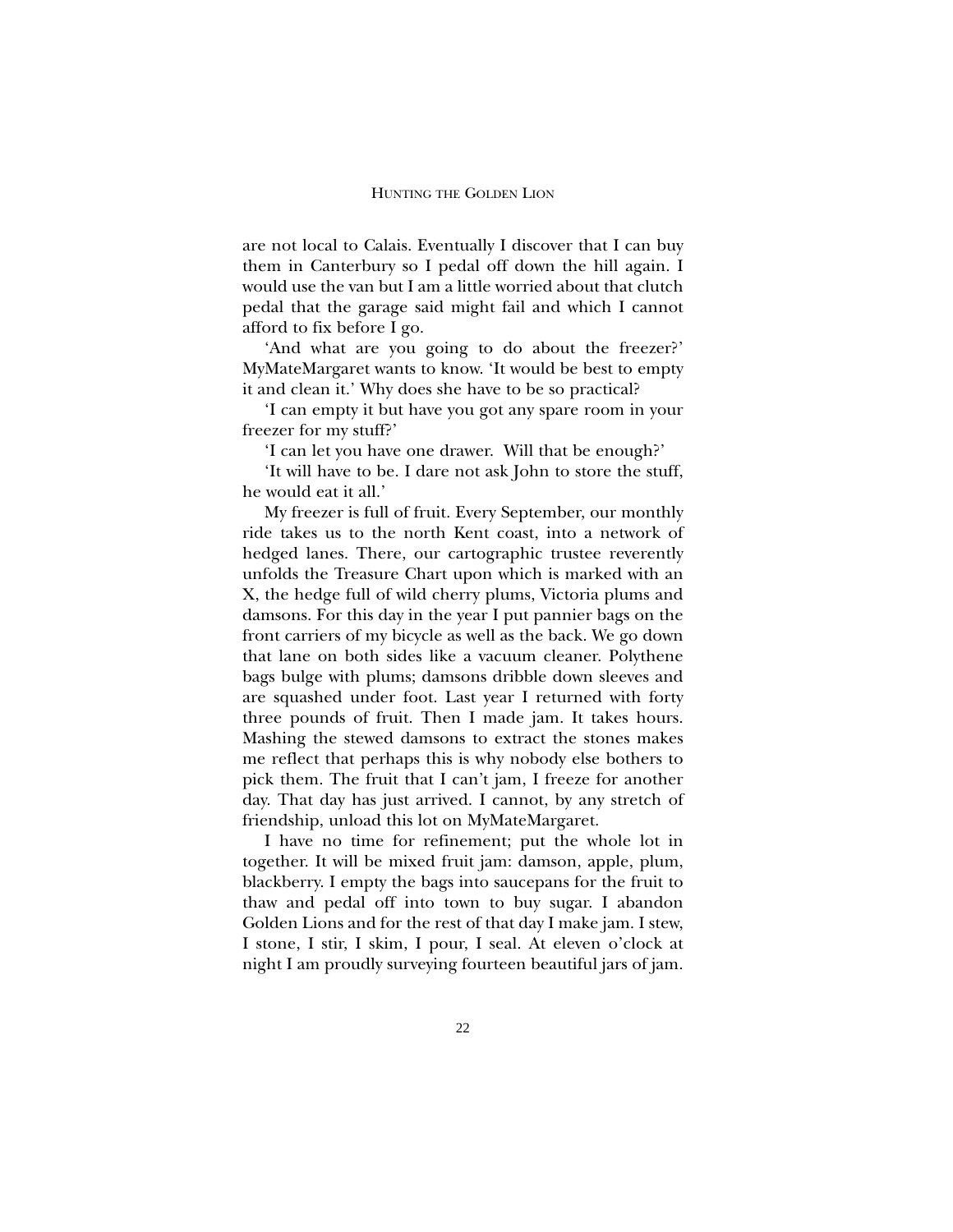As I clear away the empty bags I read the labels. I discover that what I had thought was apple was stewed parsnip. I have fourteen jars of mixed damson, blackberry, plum and parsnip jam. Oh well, MyMateJohn will eat it.

### SATURDAY. FOUR DAYS TO GO

MyMateMargaret rings up early. She has found another cycle track railway line, a *voie verte*, the French call them, and it runs for the last ten miles of my eighty seven mile day from Cauterets. This impossible stage is beginning to look more and more realisable if the route starts and finishes on smooth cycle track. My spirits begin to rise. Perhaps I will not fail at this second Lion.

'And you had better do a set of back up disks to give me in case your house burns down. I'll be over this afternoon to collect them. How many hotels have you booked?'

'Er... one. Cauterets.'

'You're hard work sometimes. Book the rest.'

I would do but I have not actually fixed the itinerary further than the third day. I avoid the issue by starting the process of backing up my hard disk to floppies. If you don't know what that expression means it is not important. It just took me the rest of the morning, that's all.

As threatened, MyMateMargaret turns up later in the afternoon. We go down to the town and try to buy me a waterproof cycling jacket. I can find nothing suitable.

'It doesn't matter. I can use my present one.'

'You mean the jacket that you packed away when it was still wet and which then grew blue mould on the collar?'

'Yes, but it still keeps out some of the rain.'

'But your neck came up in a rash of spots.'

She has a habit of remembering trifling details and then resurrecting them at inappropriate moments. I turn and squint through the window of the building society.

'Come on, three o'clock. I'll buy you coffee.' I thought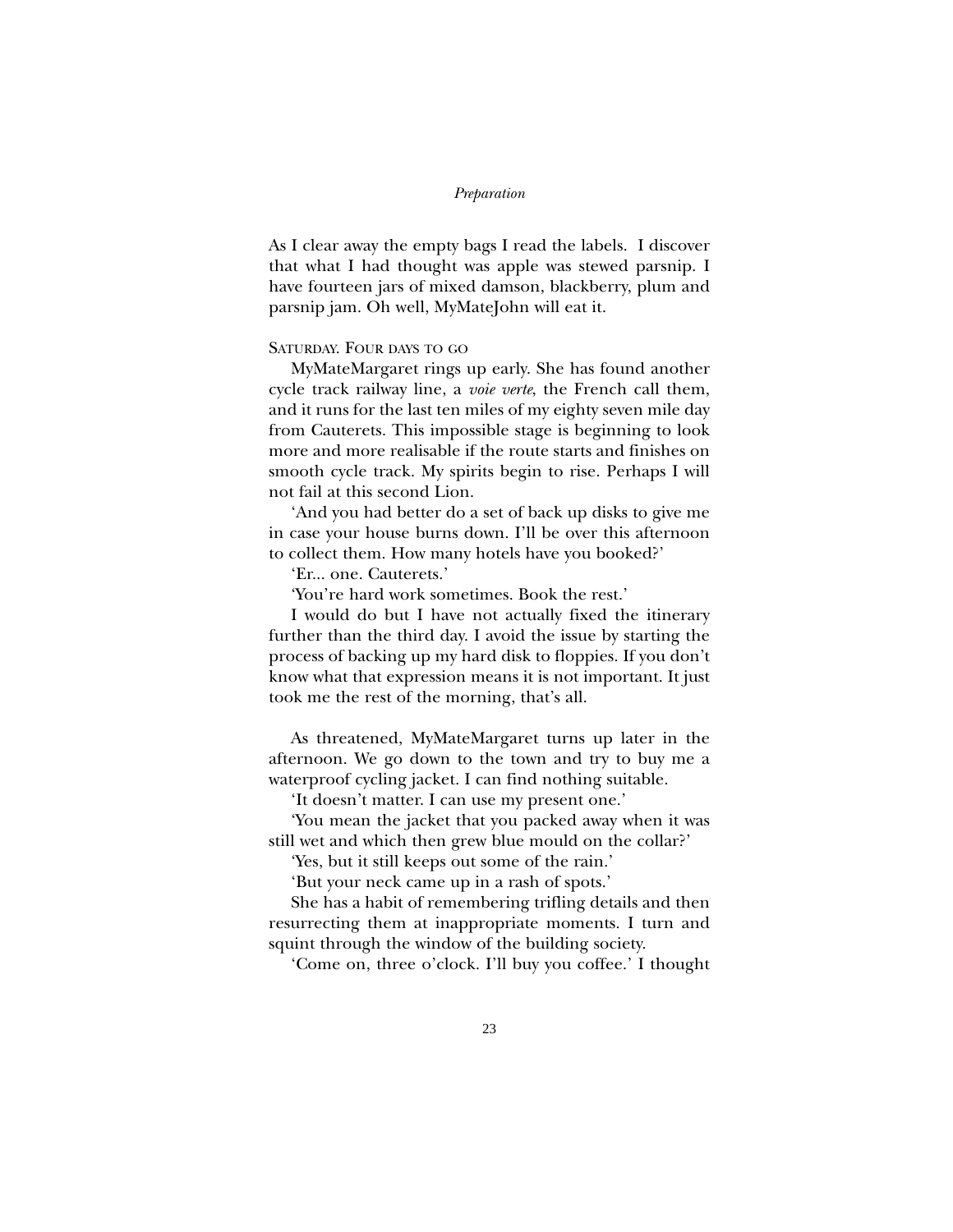that was generous of me.

'Why did you look in there?'

'To read the time. Building societies and estate agents are the only high street shops which display clocks; all the others want you to forget the time and keep spending so, no clocks.'

'What will you do in your hotel room in France? How will you know when it is time for breakfast or dinner if you have got no watch?'

'I always have that problem. About twenty years ago you could walk down a street and read the time from a dozen digital dashboard clocks, but they don't make them that bright any more.'

She steers me towards the jewellers. I start to panic.

'Look in that window. There is a watch there for fifteen pounds,' she says.

Am I relieved!

'I'm not spending fifteen pounds on a watch.'

'You don't want breakfast then? What about that one? Eleven pounds.'

'I haven't worn a watch for ten years.'

'How do you know it's ten years?'

'I still buy calendars. Do you want coffee or not?'

After coffee we visit that old stalwart, the Help the Aged shop. There, in a glass display case, I see an electronic watch which I buy for three pounds. And the money is going to a good cause – I hope to be aged one day.

Back home on my kitchen table, Margaret lays out the survival pack that she insists I take with me. What price peace? I can always sort through it after she has gone and discard anything I do not want to take.

I try booking hotels. My telephone seems not to want to communicate with France. Every number has to be dialled three times. I discover that you must not pause for breath whilst dialling otherwise the exchange doggedly goes back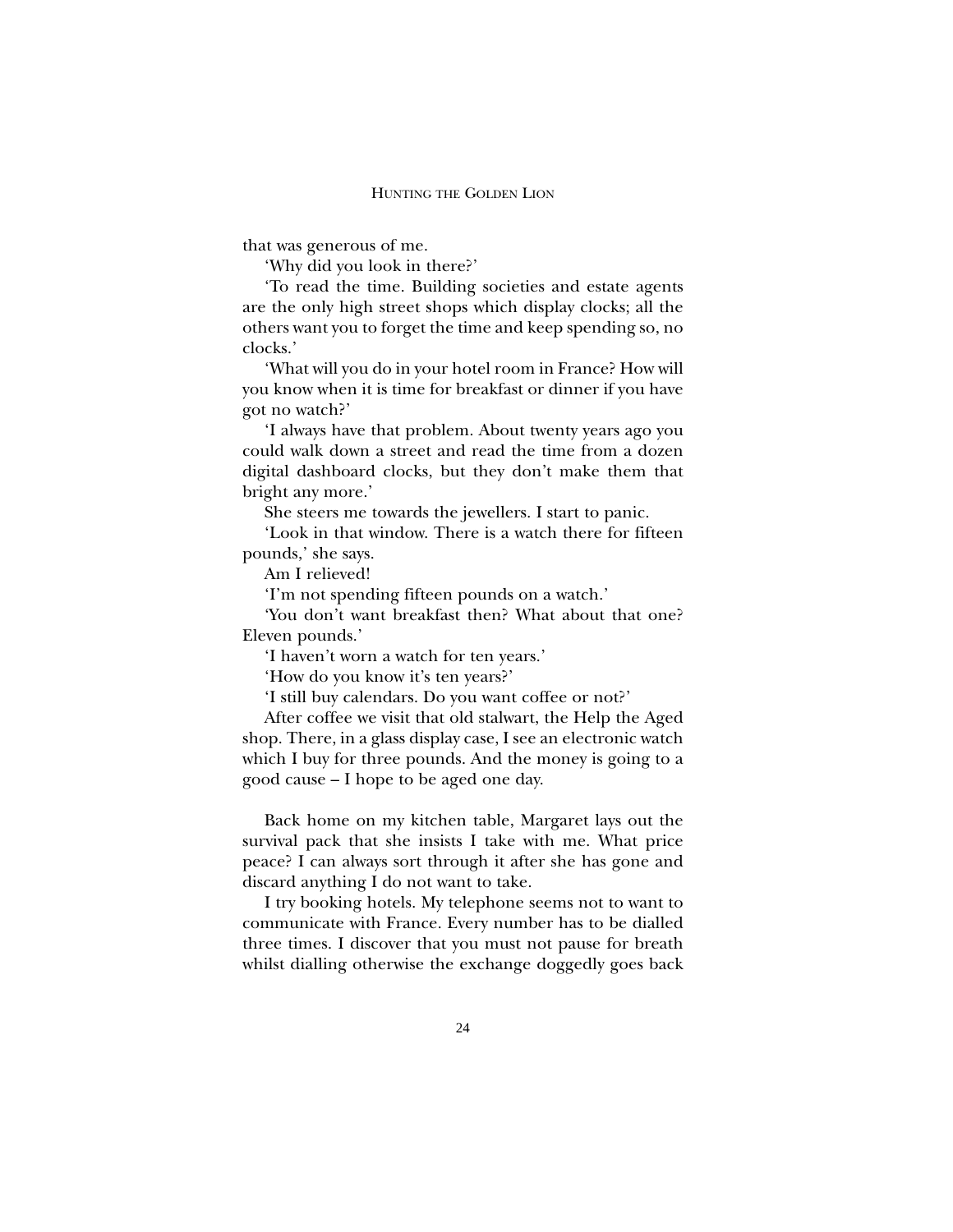to its knitting. This is rather ironic when I remember the trouble everybody in our office used to experience thirty years earlier when trying to telephone Paris from London. It regularly took three hours to find a line and then it had the audio quality of two baked bean cans and a length of taut string.

My idea of a zigzag down the Loire is aiming for success but I cannot contact the hotel at the western end until Monday night because it is closed and the hotel at the eastern end does not open until the morning of the day I leave the UK. But then, as I explain to a tooth-sucking Margaret; it does not matter because they are a week into the safari and I will be able to phone them from France.

'You ought to book La Fresnaye because they have only three rooms. And try Tourny – it should make your crossing of the Seine easier.'

I ring La Fresnaye and speak to a bemused *patronne* who assures me that there is no need to book, they will have space even if they have only three rooms. It is only later that I discover the import of that assurance. I am less successful with Tourny.

'Is that the Lion d'Or at Tourny?'

'Just a minute.' There is a scuffling noise followed by the yelping of a dog. *'Allo?'* another voice says.

'Is that the Lion d'Or at Tourny?'

'Yes... Probably. What do you want?' The voice is heavy and lugubrious.

'Have you got room in August?'

'No, not really. We stopped doing the hotel months ago.'

SUNDAY. THREE DAYS TO GO

I give up trying to talk to French hoteliers and instead I concentrate on practical things. I weed the carrots and beetroot and mow the lawns. I start to cut the hedge but the electric hedgetrimmer is blunt and worn out. I should have replaced it but I was probably writing a book instead.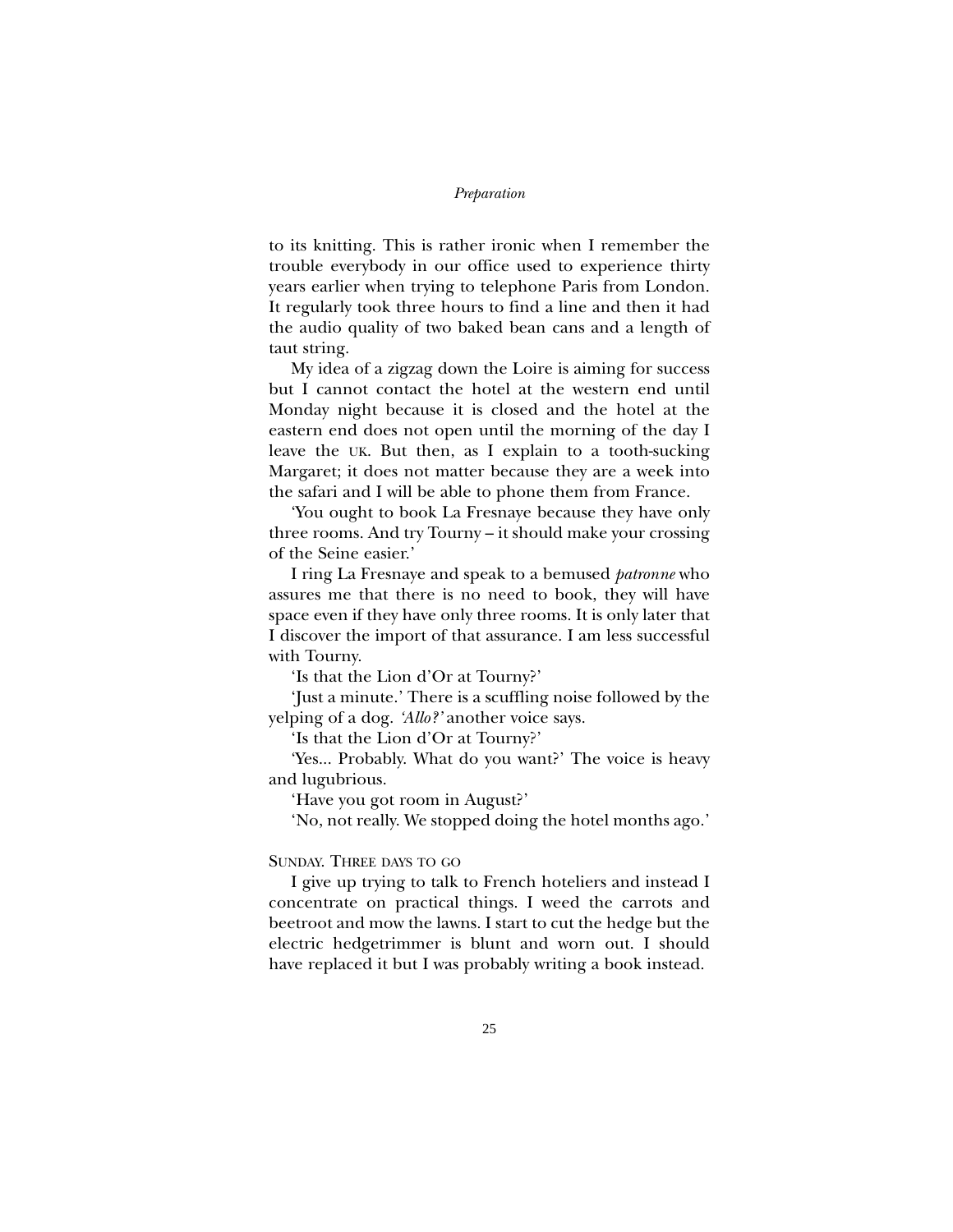MyMateJohn comes around for a cup of tea.

'You are not allowed to eat cake are you?' I ask as I cut two thick slices of Mrs Baker's fruit cake.

'No,' he admits as he takes a bite from the thicker slice. 'Have you done your bike?'

'Nothing to do on it.'

'What about those pads on your handlebars?'

'What about them?'

'Well you could get some handlebar tape. You know, the proper stuff and wind it around neatly.'

'What I've got works all right.'

'But it's pipe lagging.'

'I know. The plumber left it behind.'

'Well it's not the right stuff for handlebars. It will break up and fall off.'

'That's all right. I can easily replace it. I've got a shed full of it.'

He sighs and rubs his forehead with his hand.

'You could clean your bike,' he suggests.

'Oh don't start that again. By the way, I shan't be at the Manciple's Garden Party on Wednesday. Can you give my excuses?'

'Where will you be?' He licks the cake crumbs from his fingers.

'If all goes according to plan; in darkest France.'

'Are you sure you don't want one of my mobile phones? Or a phone card?'

I am touched by his concern and generosity but don't show it. I'm a man. We are tough, us men.

'There is something you can do for me if you want to.' 'What is that?' he asks, eyeing my portion of cake.

'Do you want to read another of my novels? It's just come back from a reader and I thought it would be interesting to have it read by a man.'

'Yes, I'll do that. I enjoyed the other one.'

'You might not enjoy this one. It's more romance and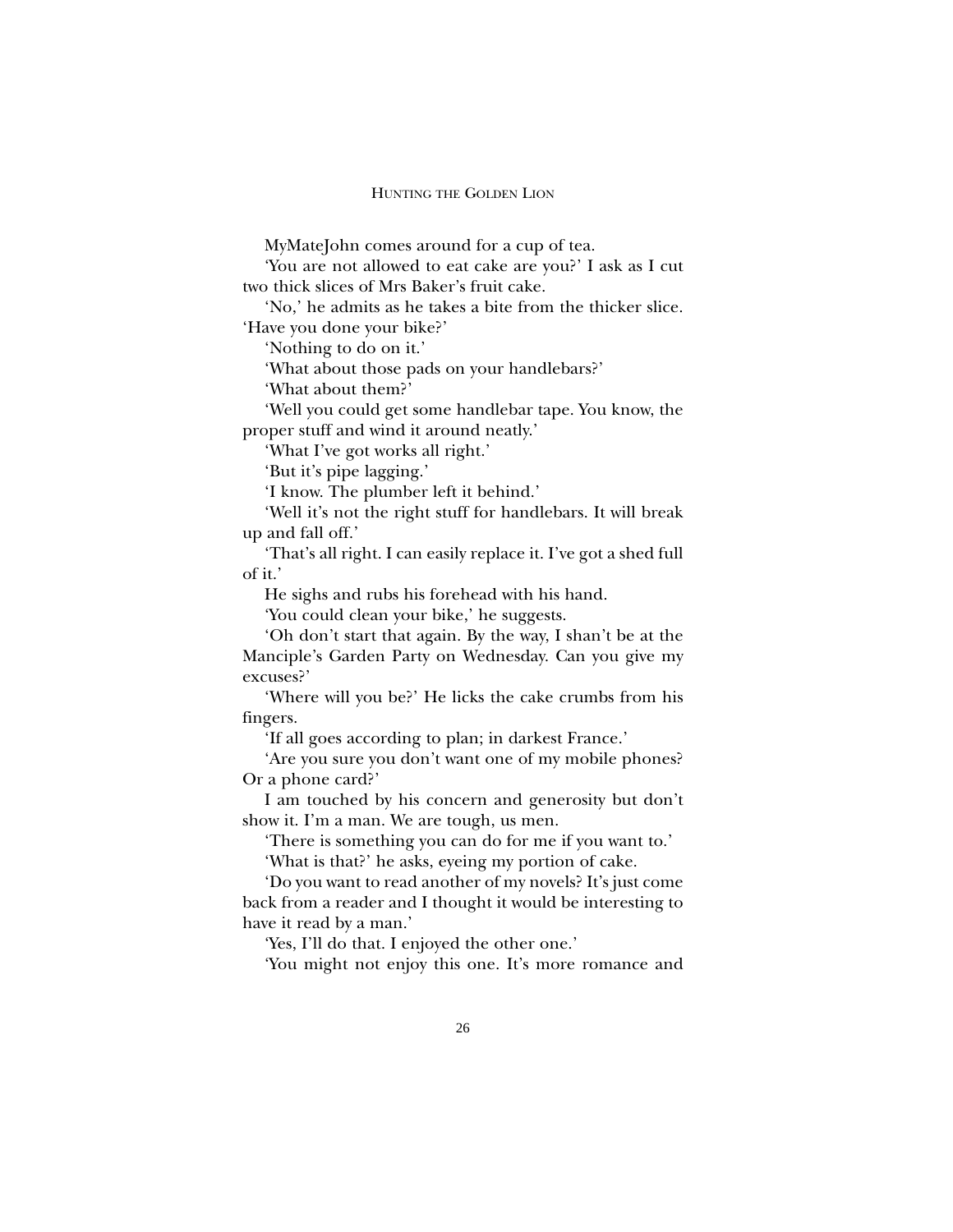less thrill. So far it has been read by five ladies.'

'I don't see why I should not like it. It was written by the same bloke. I think you've hit on a new genre – the jolly good read. It's traditional story telling.'

'I hope so. Anyway, do your best but don't struggle. I mean, if you can just get to the end of it, that would be an achievement.'

'Have you got it there? Shall I take it with me?'

'I'll bring it round. I need to revise it first and put the corrections in from my last reader.'

It is one hundred and thirty five thousand words long. I finish working on it at one o'clock in the morning. No time for Golden Lions, and anyway, this is more fun. I fall into bed. Tomorrow is another day.

# MONDAY. TWO DAYS TO GO

I wake up with the idea that I have some jobs to do. Just as I am working out what they are the postman drops a letter through my door. It is from the RNIB. I recorded *The Passport* as a talking book for them some months earlier. It was hard work but fun. Now they want me to do *The Trouble with France* and *The Trouble with Spain*. Those two will be a challenge. I start to practise voices for the characters.

Stop! Focus! Golden Lions are on the menu today. But I could do with a bit of exercise. I jump on my bike and cycle the corrected typescript around to MyMateJohn's house. Nobody at home so I leave it in a polythene bag on his doorstep. As I cycle back I notice that it is the day for the recycling paper collection in his part of town. I have a feeling of dread but do nothing about it.

The secretary of the Marden Society rings up to remind me that I am giving them a talk tomorrow night. As if I had forgotten! I take a quick look in my diary. It's a forty five minute dramatic presentation which I do straight from my head. It is not written down anywhere. If I dry up, or lose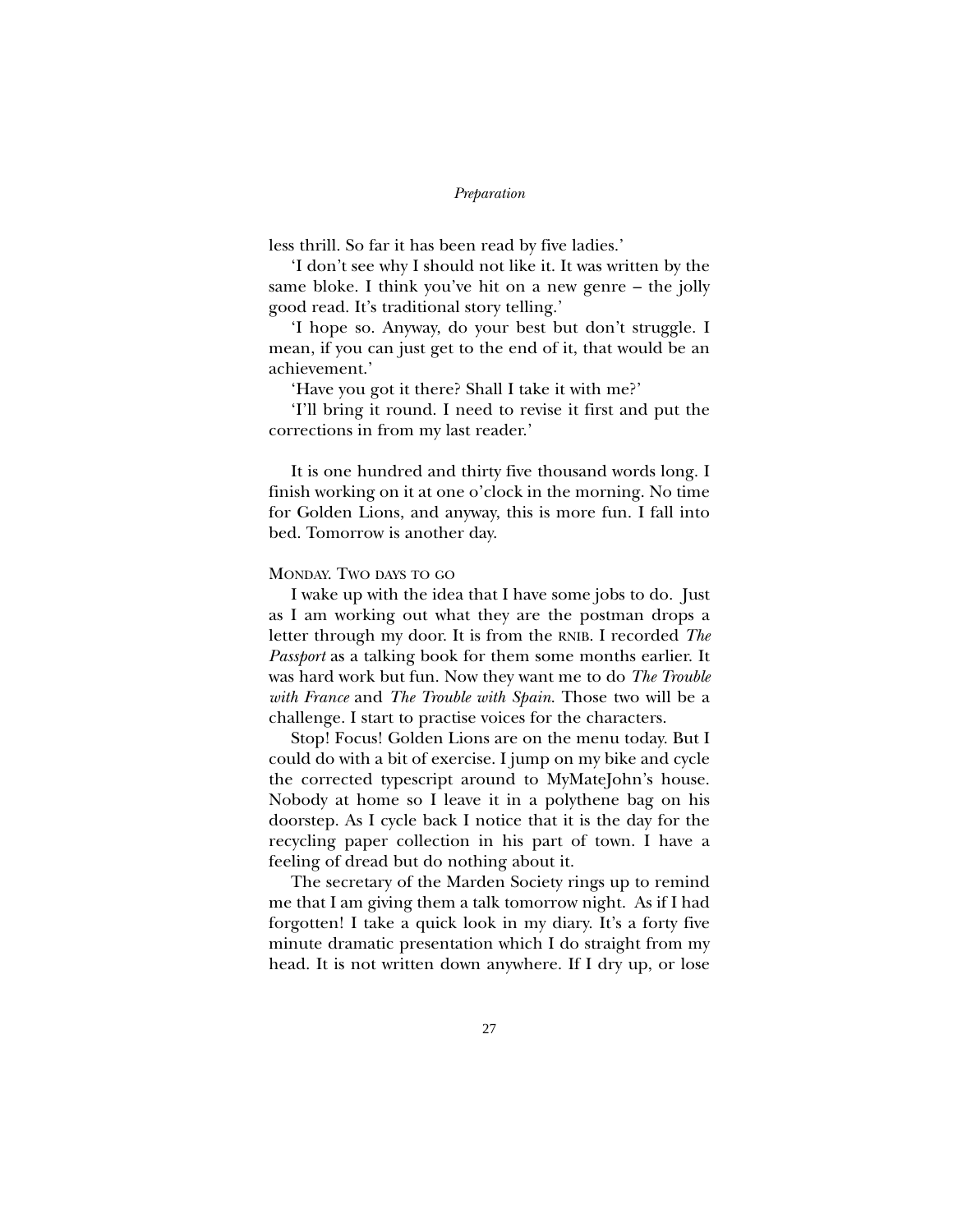the thread, nobody can help me. I have nothing to fall back on. I have always found abject terror to be a great stimulant for concentrating the mind. Perhaps I should run through it once before I go.

Margaret has found me a couple more Golden Lions around the Loire. This will be a piece of cake. I try phoning Sandillon which is now the kingpin of the Loire zigzag but all I get is the answerphone. I think this idea of booking hotels is daft. Why don't I just ask them if they will be open during the period in which I think that I will be in their area? Then I can book them the night before. I speak to the hotel at Ingrandes and they happily agree that they will be open for me and will have no problem providing me with a room whenever I turn up. Now that was easier, wasn't it? I should have thought of this way of doing it earlier.

MyMateMargaret phones up to enquire progress and to remind me to empty the fridge and freezer tomorrow and bring the stuff to her on the way to do the talk at Marden. I tell her about my new hotel system. The silence at her end of the line is cathedral-like. She must have fainted.

## TUESDAY. ONE DAY TO GO

At last, I get through to Sandillon.

'Is that the Hotel du Lion d'Or at Sandillon?' The line is atrocious but I think she gives me a qualified 'yes'. 'Will you be open in the first two weeks of August?' I enquire.

'Yes, monsieur.'

'I cannot say exactly which day I will arrive but it will be some time during early August.' I decide spontaneously that this lady should share the excitement of my great adventure. 'I have chosen your hotel because I am cycling right across France, from the Pyrenees to the Channel coast and I am going to stay only in Hotels du Lion d'Or.' When put like that it makes my choice sound quite gracious.

*'En effet!'* she responds magnificently. 'That, monsieur, is an incredible undertaking and I wish you every success.'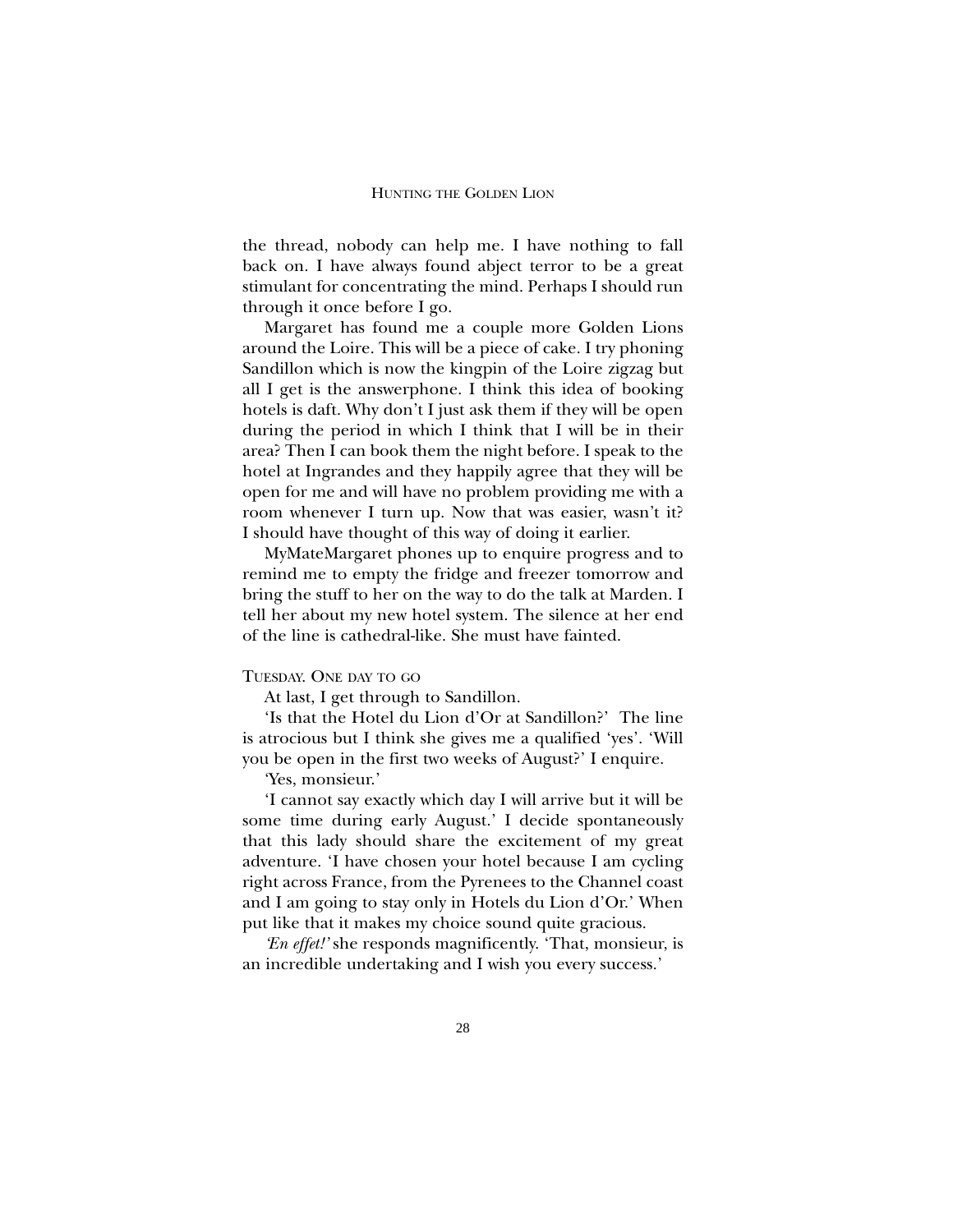'Thank you mademoiselle.' This is rather forward of me but she sounds quite young.

'It is such a shame that we will not be able to take a part in your success.'

I am trying to think of the French term for 'reflected glory' in order to make an appropriate conciliatory remark when her words suddenly hit home.

'What do you mean?'

'Well, firstly, we are full for the month of August.'

'What, for the entire month?'

'Yes monsieur and if we were not, we would be of no use to you.'

'Why not?'

'We're not called the *"Lion d'Or"* anymore. We changed our name over two years ago.'

The French have a word that begins with M. I use it on every pedal beat as I pound down the road to Otterstone's. I urgently need some large scale maps of the area north of the Loire. Will I have to thread my way through the *bocage* of Normandy? What are the hills like in Brittany? I recall the labouring groan from the French coach on our school trip to St Malo forty years earlier. On my bicycle, I am the motor.

The great advantage with these enormous bookshops is that you are not really expected to purchase books in them. Proper book buyers go to a shop where the assistants are polysyllabic and can do joined-up handwriting. But here, you can drink coffee and lounge about on a sofa to read the newspapers. In my childhood summers I loved to get around a book and curl up in the sun; now I can sit and watch the cheap covers on the 'three for two' offers do the same.

I make a beeline for the maps and pull out several that I need. I am not going to buy them of course, just consult them. I don't like the look of Brittany and Normandy. Oh yes, there are some beautiful cycle tracks where there had formerly been railway lines but they are all going the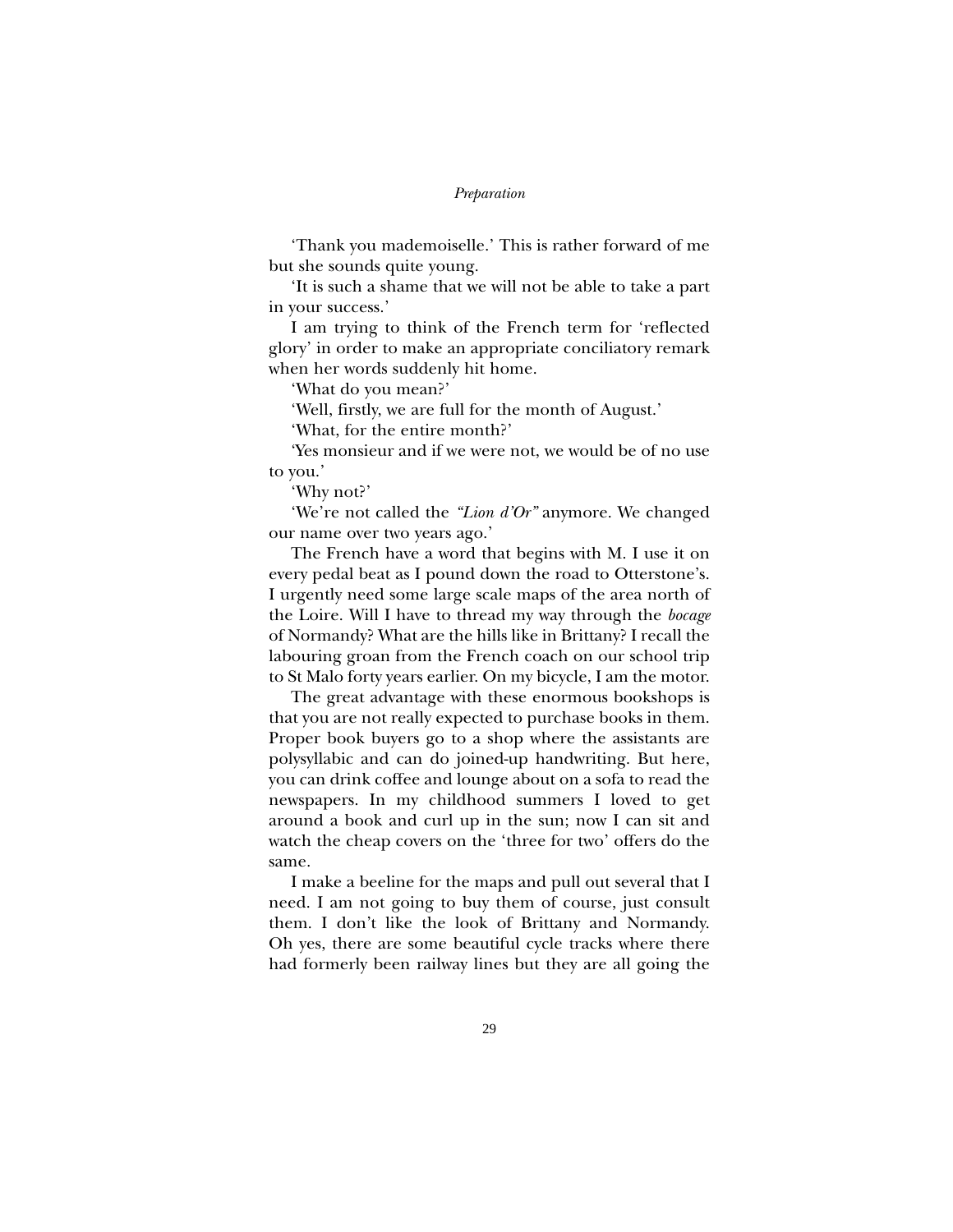wrong way. Some of my day mileages are easily stretching into the seventies.

What's the time? I look about me. Of course, no clock. I must remember to take that confounded watch with me. Pedal home. Lunch from the fridge and then empty it. Leave milk for breakfast tomorrow, oh and the bread. Get my stuff together for my talk tonight, load the van. Perhaps I should put my bike in the van now? Yes, good idea – it will save messing about in rain in the morning. Dump the cycle bags in the hall ready for packing tomorrow.

I run off a couple of copies of my itinerary. One for MyMateMargaret and another for her mother to show her friend Pat down the road. It is a beautiful piece of work, listing towns and roads with mileages and names and addresses of the hotels and the dates that I will be reaching them. It is a greater work of fiction that the typescript of my novel that MyMateJohn is reading for me.

The freezer! I pad a cardboard box with newspaper and stack bricks of frozen food into it. Choc ices? Am I really going to save nine choc ices? I eat one and throw the remainder in the rubbish. Funny, I've still got that fungus in my mouth; and my athlete's foot is still raging. Sort of foot and mouth disease.

I drive straight to MyMateMargaret's house and fill up her freezer. I really appreciate the generosity of her gesture considering that the last time I opened her freezer I forgot to close the door and when she came home she had to throw everything away. But good can come of ill – at least it means she has now got room for my stuff. Must make sure I close the door properly.

'How is the fungus in your mouth?' Margaret asks.

Why are women so morbid?

'Still there, but going down. I am more concerned about my foot. I keep putting the stuff on but it doesn't seem to make any difference.'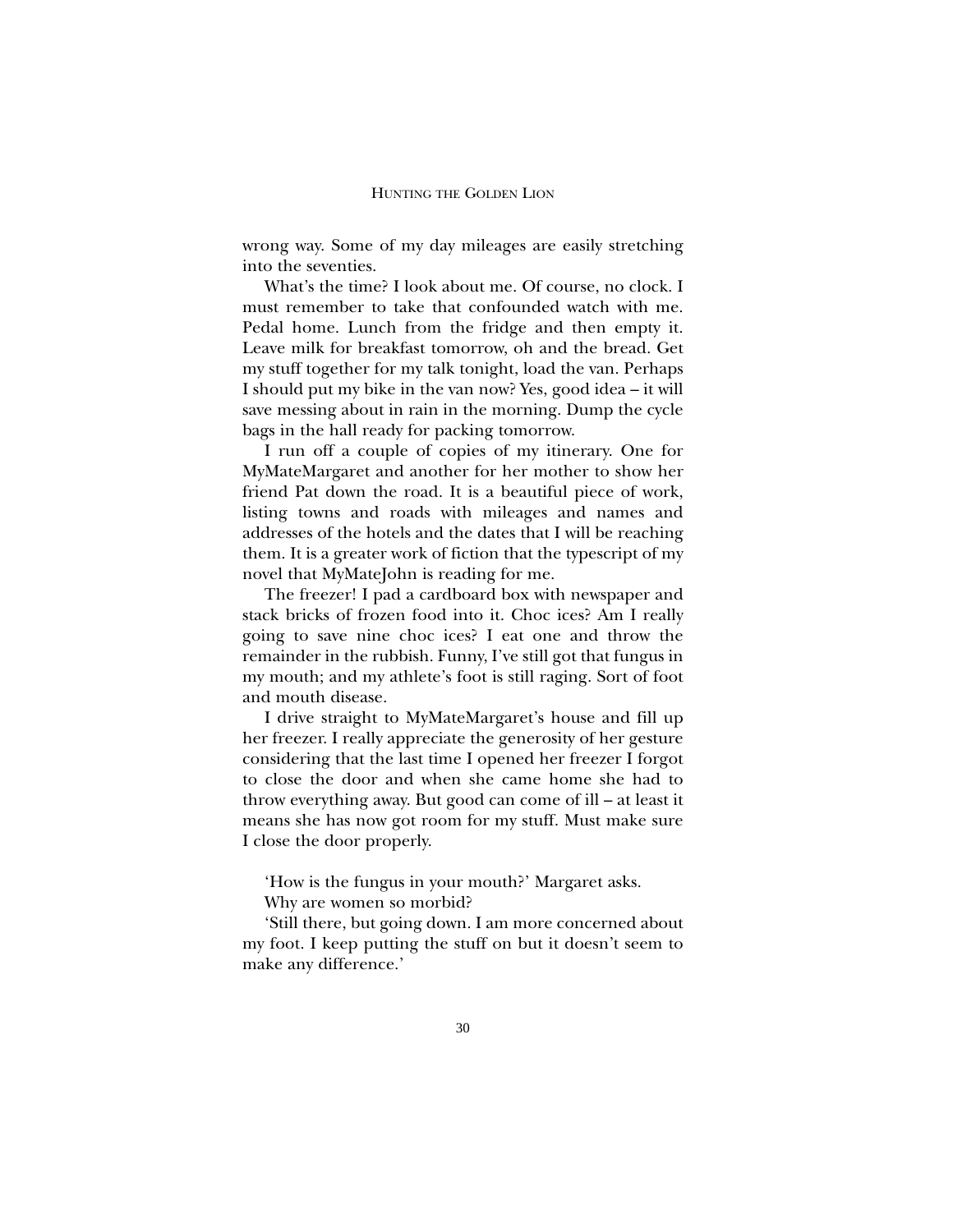'What did the doctor say about it?'

'I didn't tell him.'

'Where did you get the stuff from to put on your foot then?'

'It was some I had left over from last time.'

'That was two years ago. It must be out of date. Show me the tube.'

I fish in my bag and hand her a twist of ointment tube. She straightens it out to read the notices on the side of it.

'Those expiry dates don't mean anything really,' I assure her. 'Nothing to worry about. They often use Roman numerals – it isn't that old. And in any case, medicine does not suddenly lose its effectiveness overnight.'

She looks at me with one of her exasperated expressions picked from the top shelf.

'And how have you been applying this stuff?'

'Rubbing it into my toe morning and evening.'

'Since when?'

'Every day for the last couple of weeks. I might just as well not have bothered for all the effect it has had.'

'I agree.' I am thunderstruck by her quick concurrence. Her idea of health control is to stuff me full of vitamin pills so that I rattle like a set of maraccas. She waggles the tube dangerously at me. 'This ointment is not for treating athlete's foot.'

'Oh,' says I, a little bemused, 'no wonder it didn't work. What is it for then?'

'Haemorrhoids.'

'I'll give it to MyMateJohn then. He's got piles.'

'You're not going to put that in the book are you?' 'Of course not.'

'I don't understand why you had to get yourself booked to give a talk on the evening before your departure,' she continues as we trundle through the Wealden lanes. 'You ought to be resting.'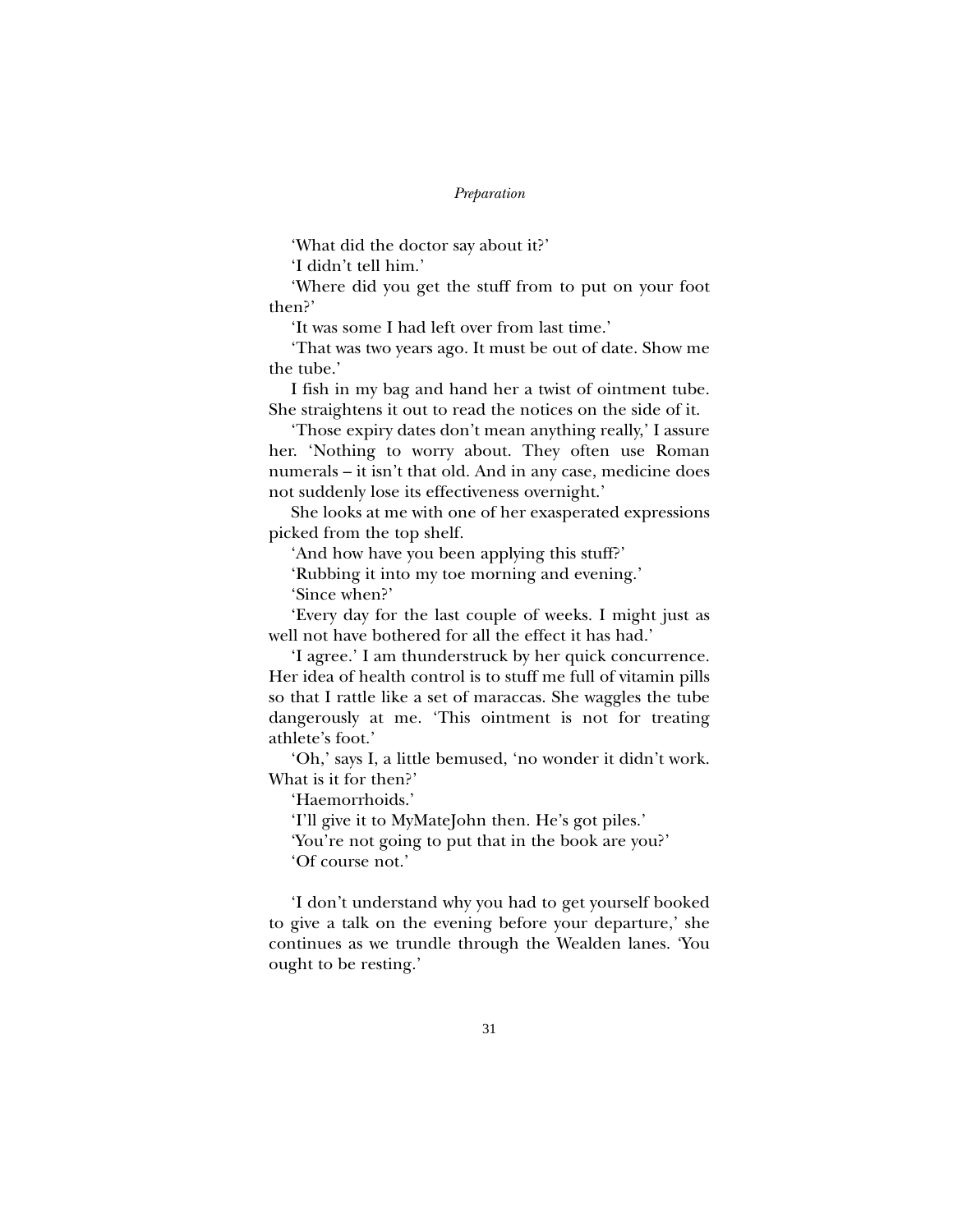'They booked the talk over a year ago. That was before I had sorted out this safari.'

'So it is sorted out then?'

'You've got the itinerary.'

'And the hotels are booked?'

'Yeah, most of them... Some of them... Well, those that matter.'

'And your maps are all prepared?'

'I can do that when I get home tonight.'

'At midnight? After a talk?'

'Oh look, there's the village hall. We've arrived.'

I do the talk. I have spoken to them before and they remember me. I can remember some of them. They are a lively group – interested and interesting.

'And that, ladies and gentlemen, is the end of my talk. I'm sure you have thousands of questions, so fire away.'

'Martin, what is your next book about?'

'I'm glad you asked me that Edith. Outside in my van is my bicycle and tomorrow morning I will be setting off on a...'

OH MY GOD, IT'S TODAY.

Breakfast. Any left overs, put in box to give daughter to feed her children with. Ring daughter.

'Izzi?'

'Hi Dad.'

'If I bring my van down then you can try it out. If you are OK with it then I will unload my bike and you can use the van whilst I am away. Is that OK?'

'Yes. Brilliant.

'I've got to be at Dover for half past one so I'll be with you at about twelve.'

'That's fine. I'll work around what you want.'

'I'll ring you before I leave.'

Clean the fridge and the freezer. Bowls of steaming soapy water, towels everywhere. That bundle on the table I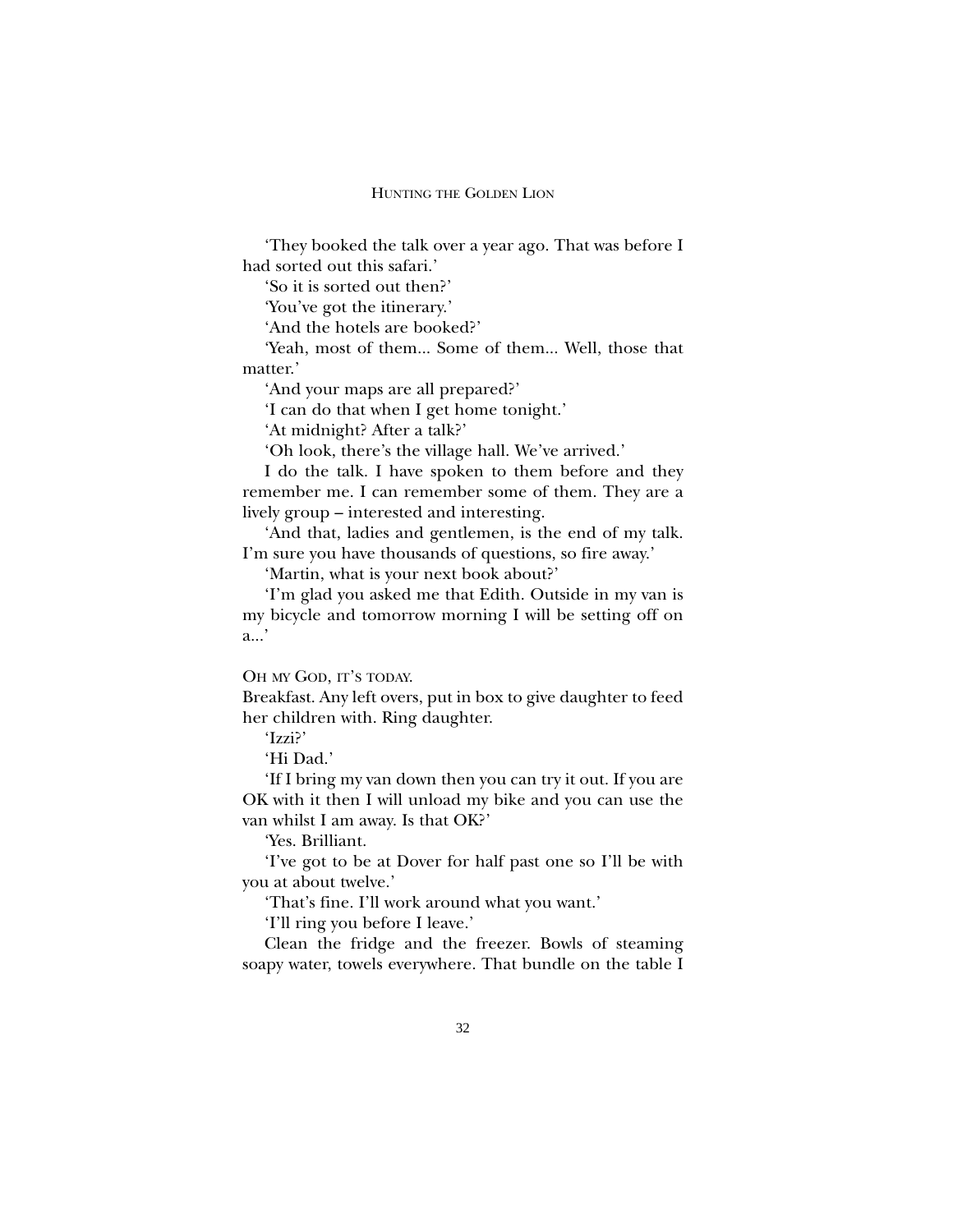must remember to take with me, it is three meals' worth of sandwiches that MyMateMargaret has made for me. It weighs about fourteen hundredweight.

Right, sort the clothes and pack the bags. This cotton tee shirt is really thick and it is heavier than my pyjama top. Do I really need to take it? Why don't I just take two pyjama tops? Clever idea. Nobody will know that I am wearing my pyjamas as the layer under my fleece. Fling the tee shirt back in the drawer. Don't like the stupid lining in those trousers. Get the scissors and cut it out. Weigh it on kitchen scales. Seventy five grams saved. Every little bit helps.

Do the maps, no, wait a minute, what about your bloody sunglasses? Can't take the bike as it is already loaded so jump in the van and go to opticians. Ugh. Grey glass to match the silver frame – as if colour coordination mattered! Grey sunglasses is life trapped inside a black and white television. Brown would have been better, it's warmer. You've just driven past the chemist's. Get another tube of that stuff to put in your mouth. Turn at the lights. Sorry mate, thought you were picking your nose, not waving me across.

'Mr Chemist, can I stick my tongue out at you?' 'Go ahead. Hmm. It's not clearing up much is it?' 'Can I have some more of that stuff?' 'Not without a prescription.' 'Bum. What can I have?' 'This. It tastes of orange.' 'Great.'

What is this packet on the kitchen table? Oh it's MyMateMargaret's survival pack. Well I'm not taking all that with me. Let's sort it out. Butterscotch sweets? You can't suck a sweet whilst pedalling, you need all the space in your mouth for breathing. Discard. Rehydration sachets? *'Mix with half a cupful of....'* Where am I going to find a cup in the middle of the desert? And if I've got water to put in the